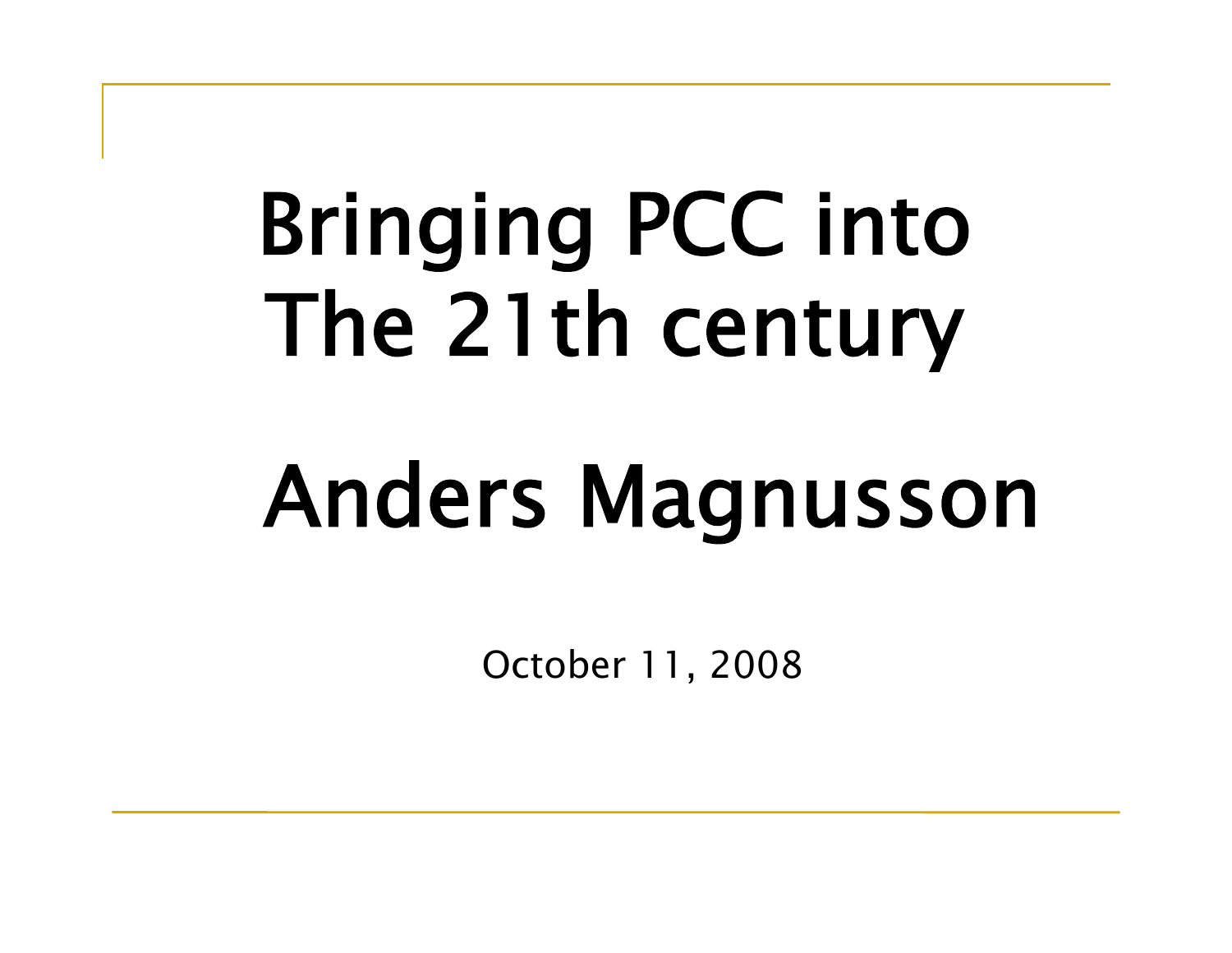### About PCC

- Written in the mid-late-70's by S.C. Johnson as a portable and retargetable C compiler.
- Based on theory from the Richie PDP-11 C compiler and Andy Snyder's 1975 master thesis on portable C compilers
- Was the reference implementation of C compilers and was ported to almost any existing architecture.
- **Nas the system C compiler on almost all Unix systems** (on some still are!)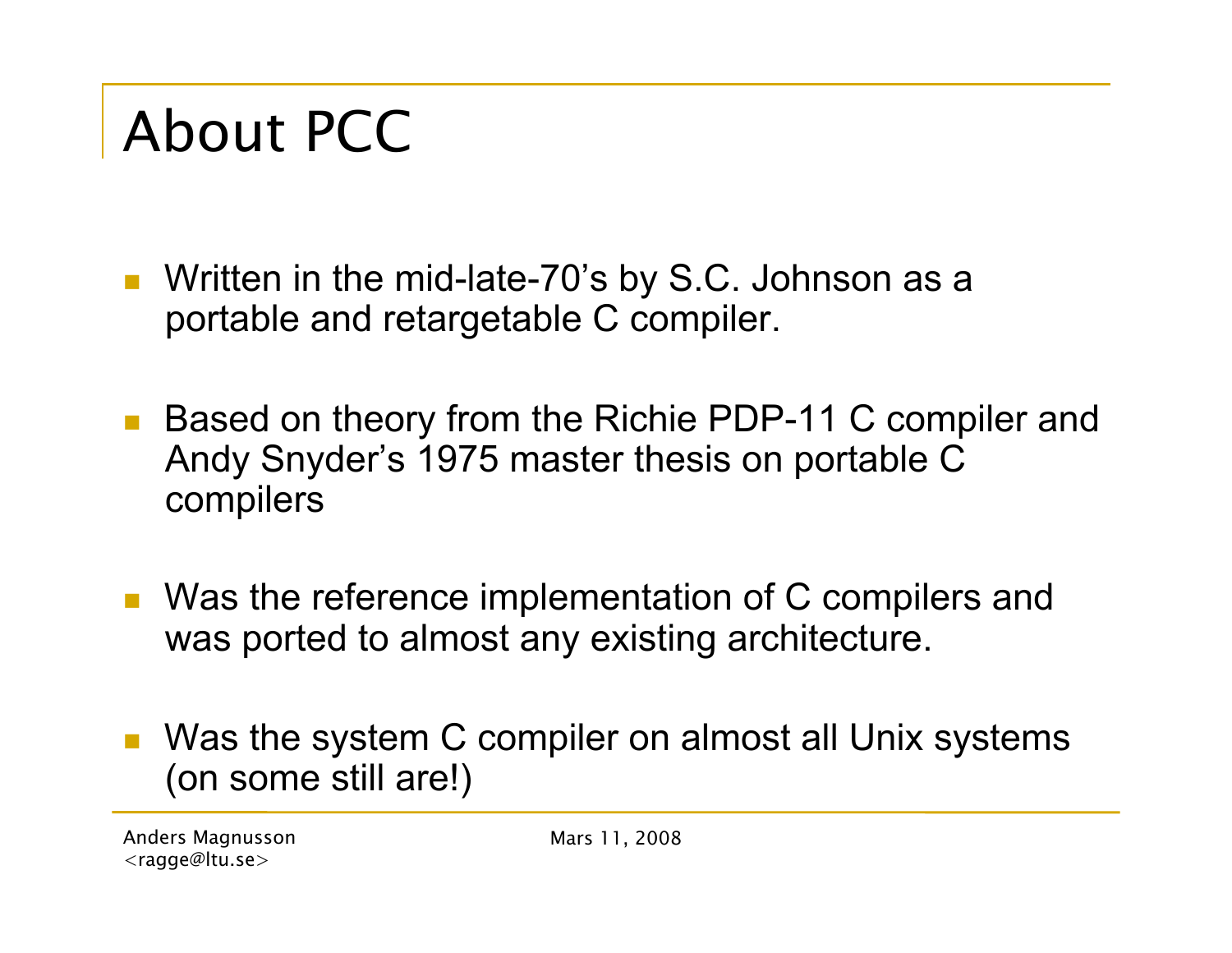#### What have I done?

**Write a preprocessor that supports C99** features.

■ Add the C99 features to the C compiler parser step (frontend).

■ Rewrite the code generator (backend) almost entirely to be able to do optimizations.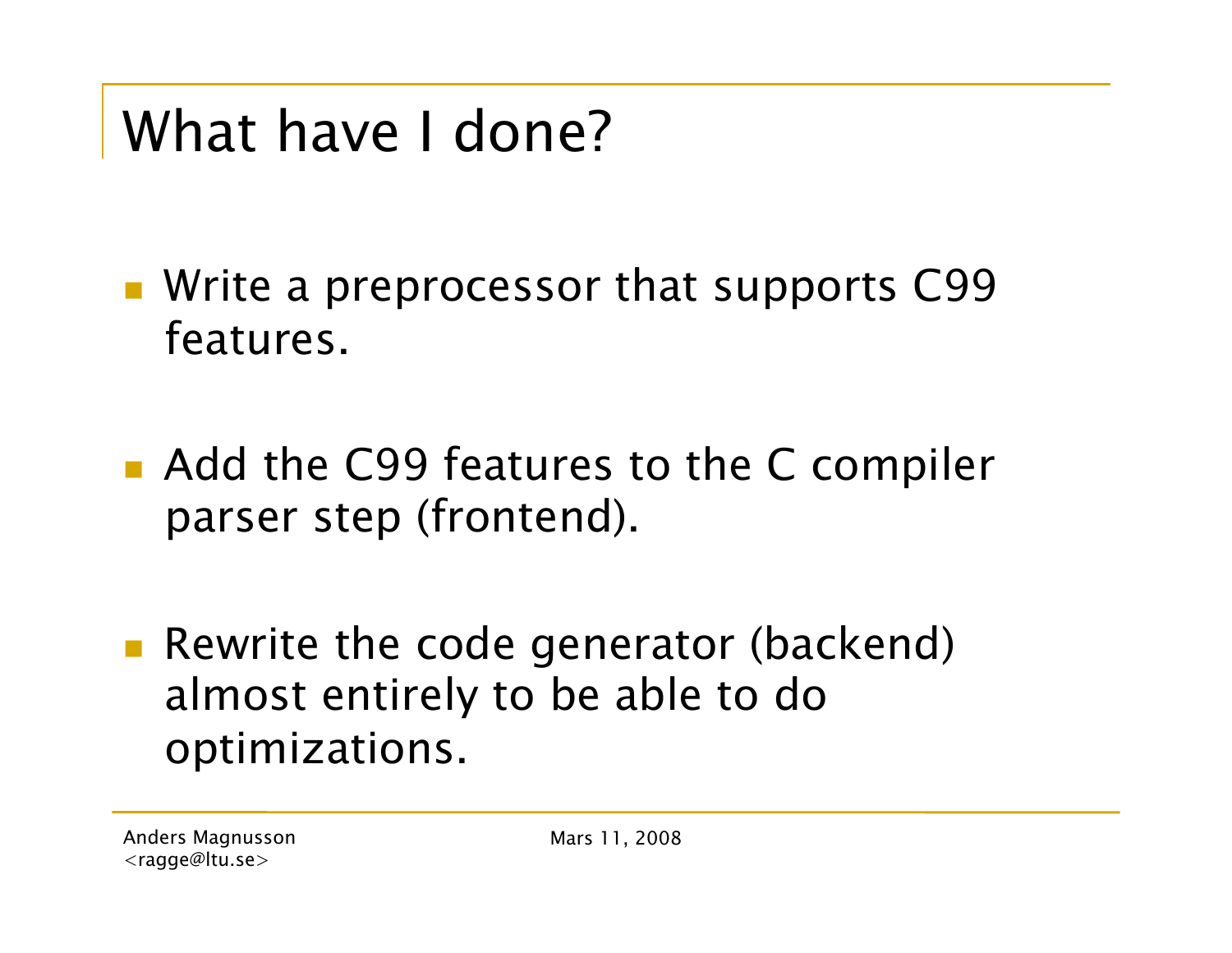Why?

- **Needed a C compiler for PDP10 to be able to** port NetBSD to it.
- Wanted a better C compiler than the Richie C compiler for PDP11.
- PCC was just released freely by Caldera.
- Have a slight interest in compilers.

Anders Magnusson <ragge@ltu.se>

Mars 11, 2008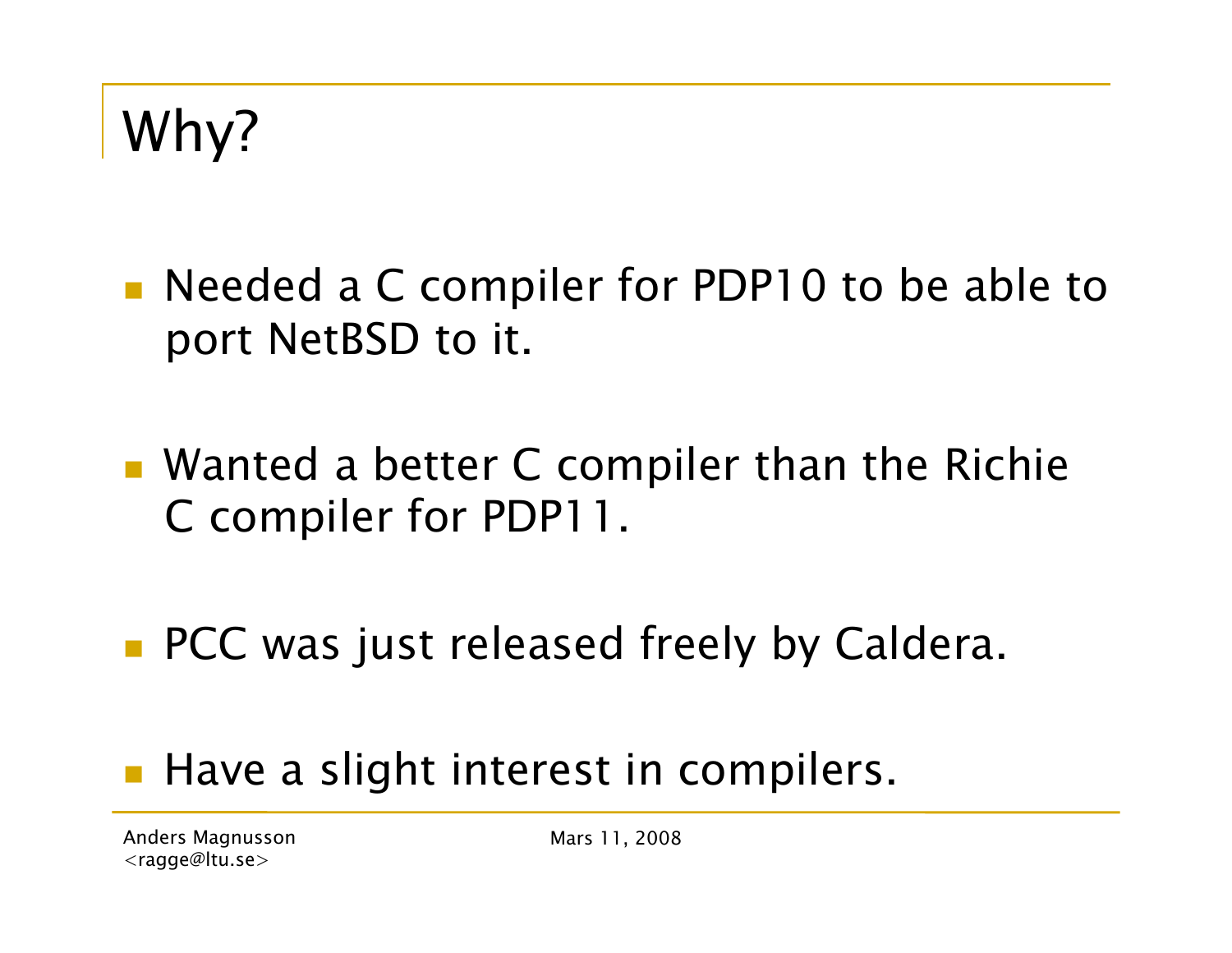### Layout of a C compiler



- cpp The C PreProcessor
- c0 Parser and tree builder
- c1 Code generator
- c2 peephole optimizer
- as assembler
- ld linkage loader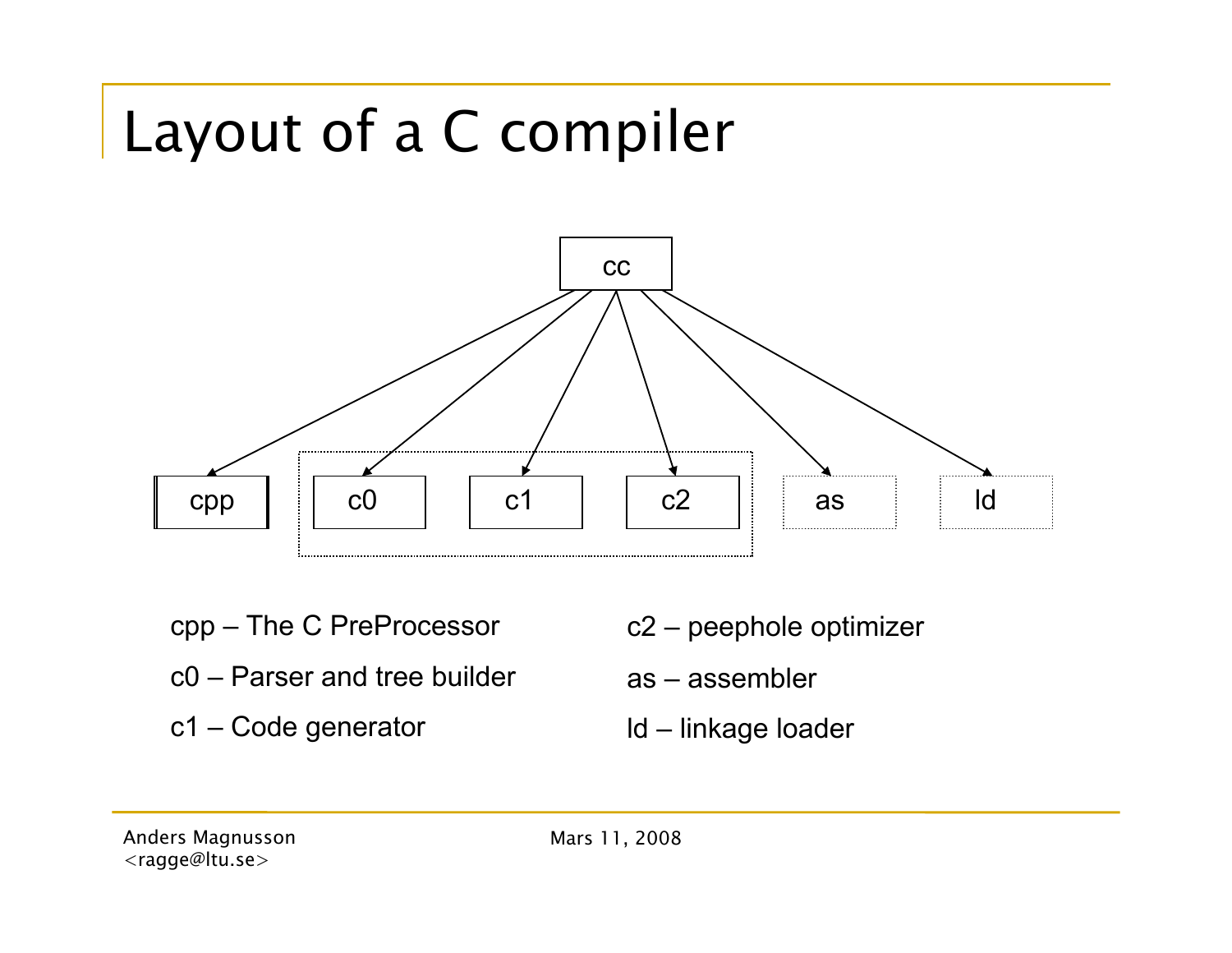### PCC is small and simple

- **The compiler consists of 30 files.**
- The total size of the machine-independent part of the compiler is 15000 lines of code, 9000 in the C language parser and 6000 in the code generator.
- **The machine-dependent part is 3000 lines,** where 1000 is the C-specific code and 2000 is for the code generator.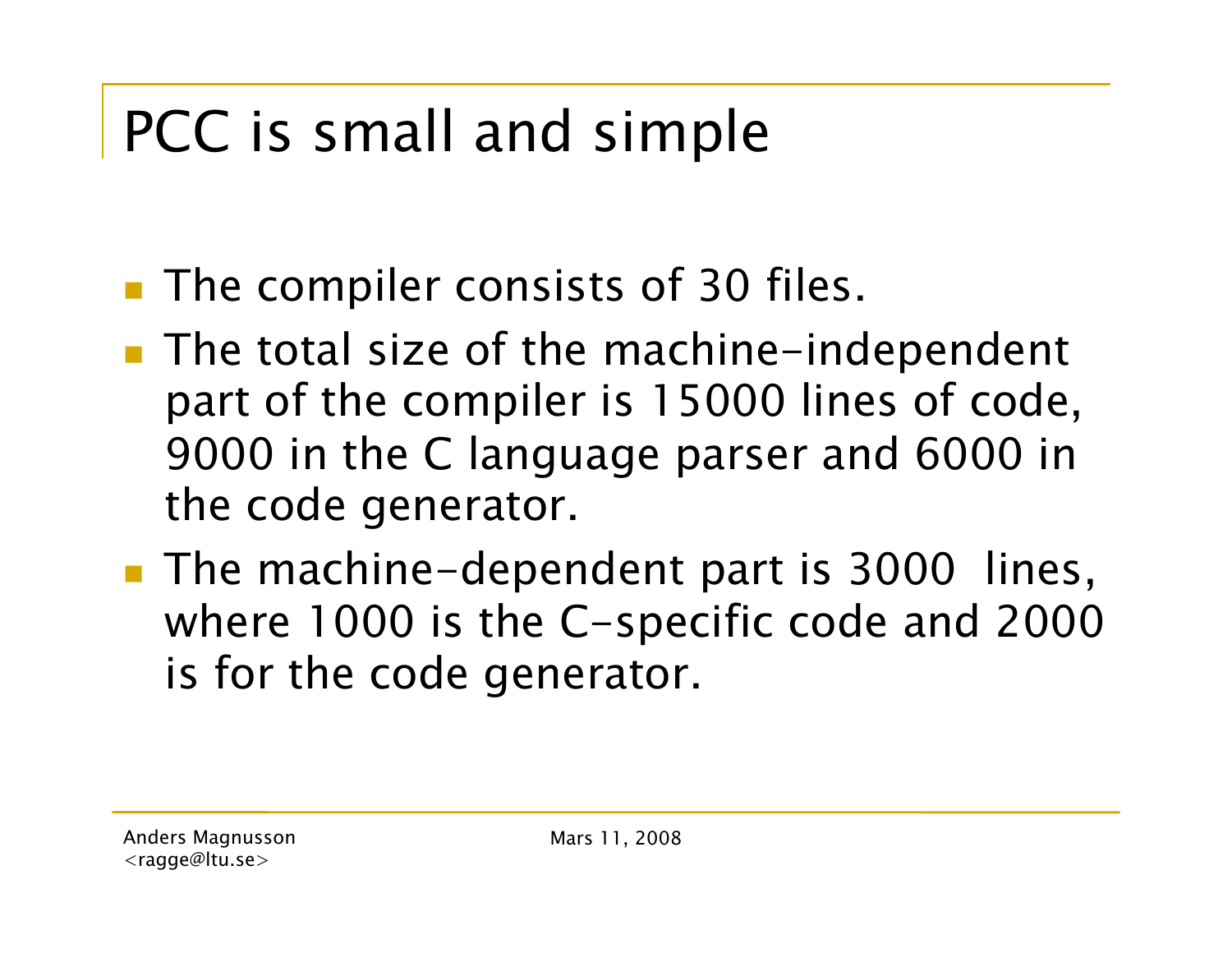#### C Parser step overview

- **Handles all initializations and data segment** allocations
- Does syntax checking of the compiled code, prototype checks and casts
- Builds parse trees, inserts casts, converts array references to register offset arithmetic
- Converts language-specific operators (comma operator, lazy evaluation) to non-C-specific code
- Keep track of the symbol table and the different name spaces
- Generates debugging information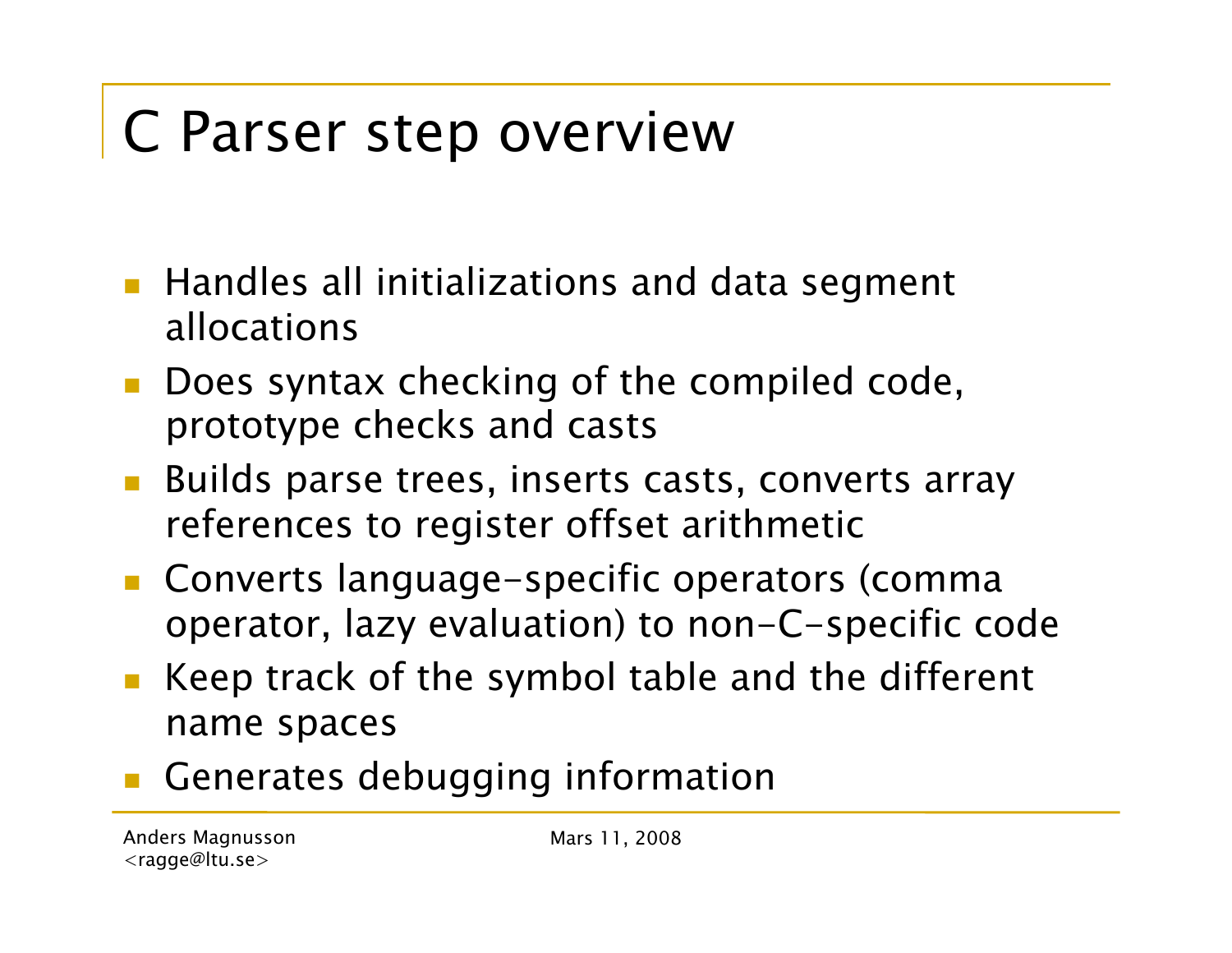#### C Parser machine-independent files

| $-rw$ -r--r--     |              | 1 raqqe |       |           |                 | wheel $31746$ Sep 5 19:07 cqram.y |
|-------------------|--------------|---------|-------|-----------|-----------------|-----------------------------------|
| $-rw-r--r--$      |              | 1 ragge | wheel | 3169 Oct  | $4\overline{4}$ | 2004 gcc compat.c                 |
| $-rw-rc-r--$      | ı.           | ragge   | wheel | 17603 Apr |                 | 2 2005 init.c                     |
| $-rw-r--r--$      | 1.           | ragge   | wheel |           |                 | 4133 May 19 22:52 inline.c        |
| $-rw-r--r--$      | $\perp$      | ragge   | wheel |           |                 | 7870 Sep 5 19:07 main.c           |
| $-rw-r-r-r$       |              | 1 ragge | wheel |           |                 | 7622 May 19 22:52 optim.c         |
| $-rw-r-r-r$       | 1            | ragge   | wheel |           |                 | 9701 Sep 5 19:07 pass1.h          |
| $-rw-r-r-r$       |              | 1 ragge | wheel |           |                 | 46282 Sep 5 19:07 pftn.c          |
| $-rw-rc-r--$      |              | 1 ragge | wheel |           |                 | 10216 Dec 11 2004 scan.1          |
| $-rw-r--r--$      |              | 1 ragge | wheel |           |                 | 8956 May 21 10:31 stabs.c         |
| $-rw-r--r--$      | 1            | ragge   | wheel |           |                 | 8371 Oct 3 2004 symtabs.c         |
| <u>-rw-r--r--</u> | $\mathbf{1}$ | raqqe   |       |           |                 | wheel $47022$ Sep 5 19:07 trees.c |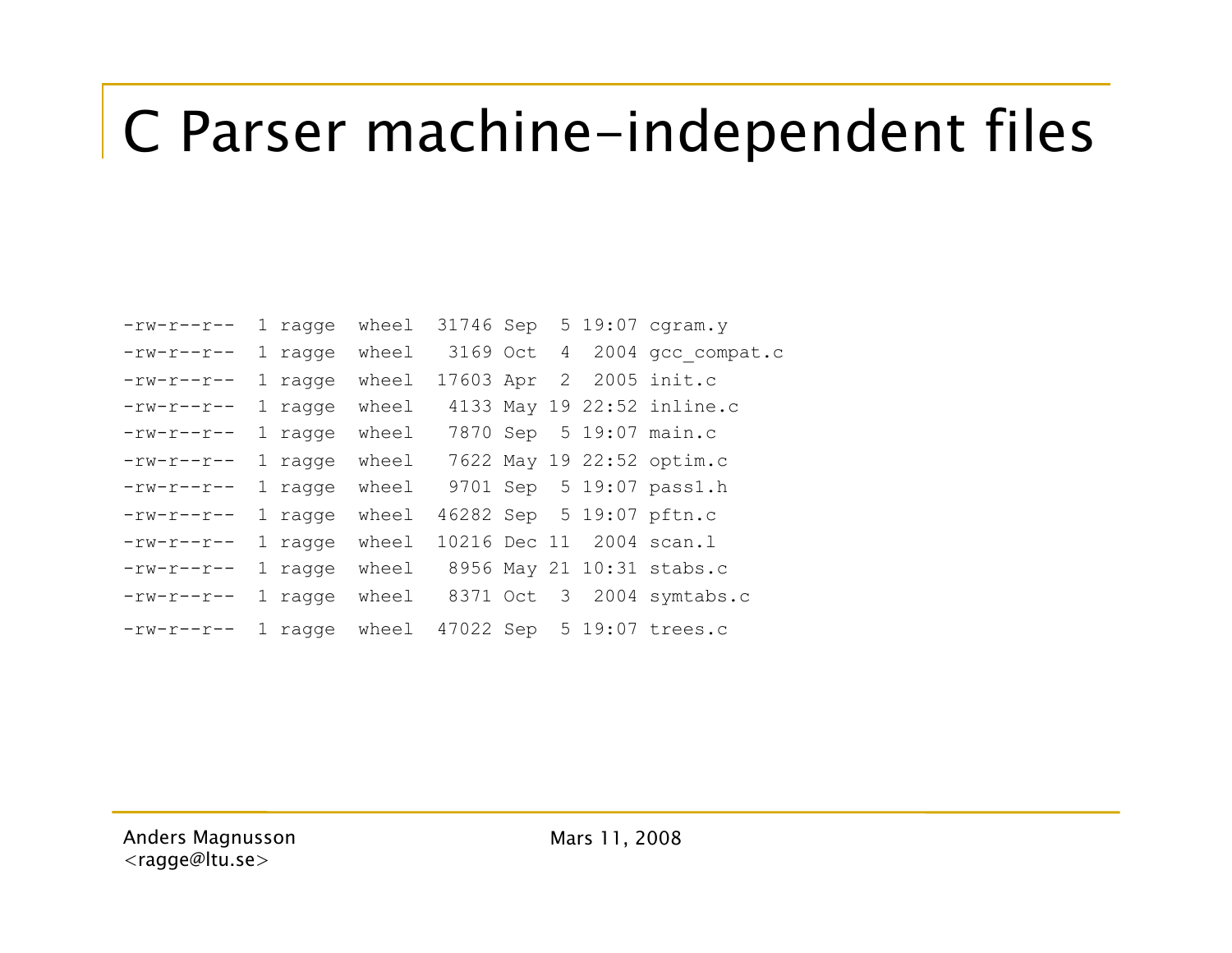#### Parser step MD code

- 30 machine-dependent functions for the C parser, most of them can be copied.
- **Function** clocal() is called after each tree node is added to be able to do fast rewrite of trees.
- Only two files are cpu-specific

-rw-r--r-- 1 ragge wheel 11487 Oct 3 18:08 local.c -rw-r--r-- 1 ragge wheel 5016 Sep 5 19:07 code.c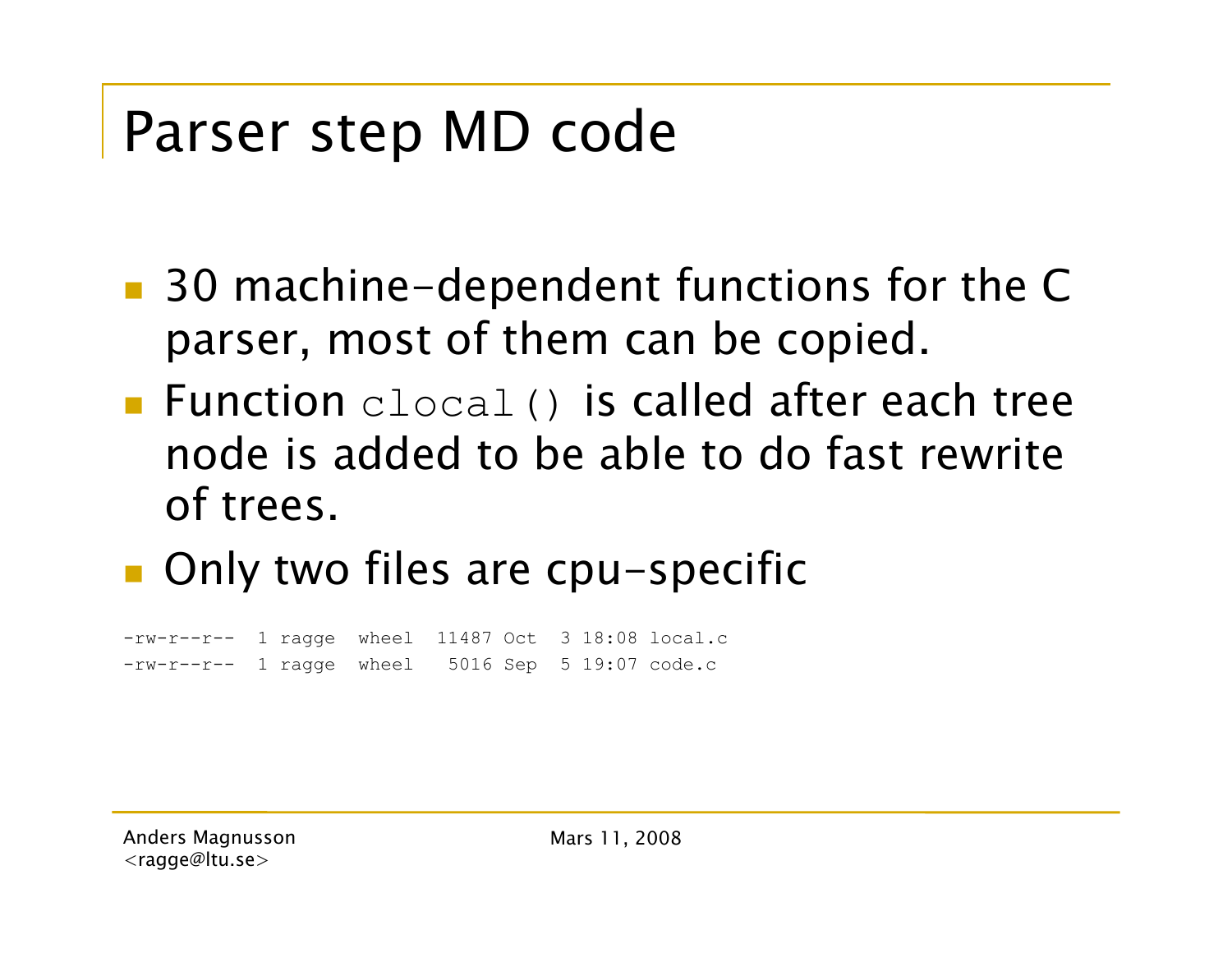#### Internal tree structure

- **The compiler builds binary trees in the** parser step
- **These trees follows through the compiler**

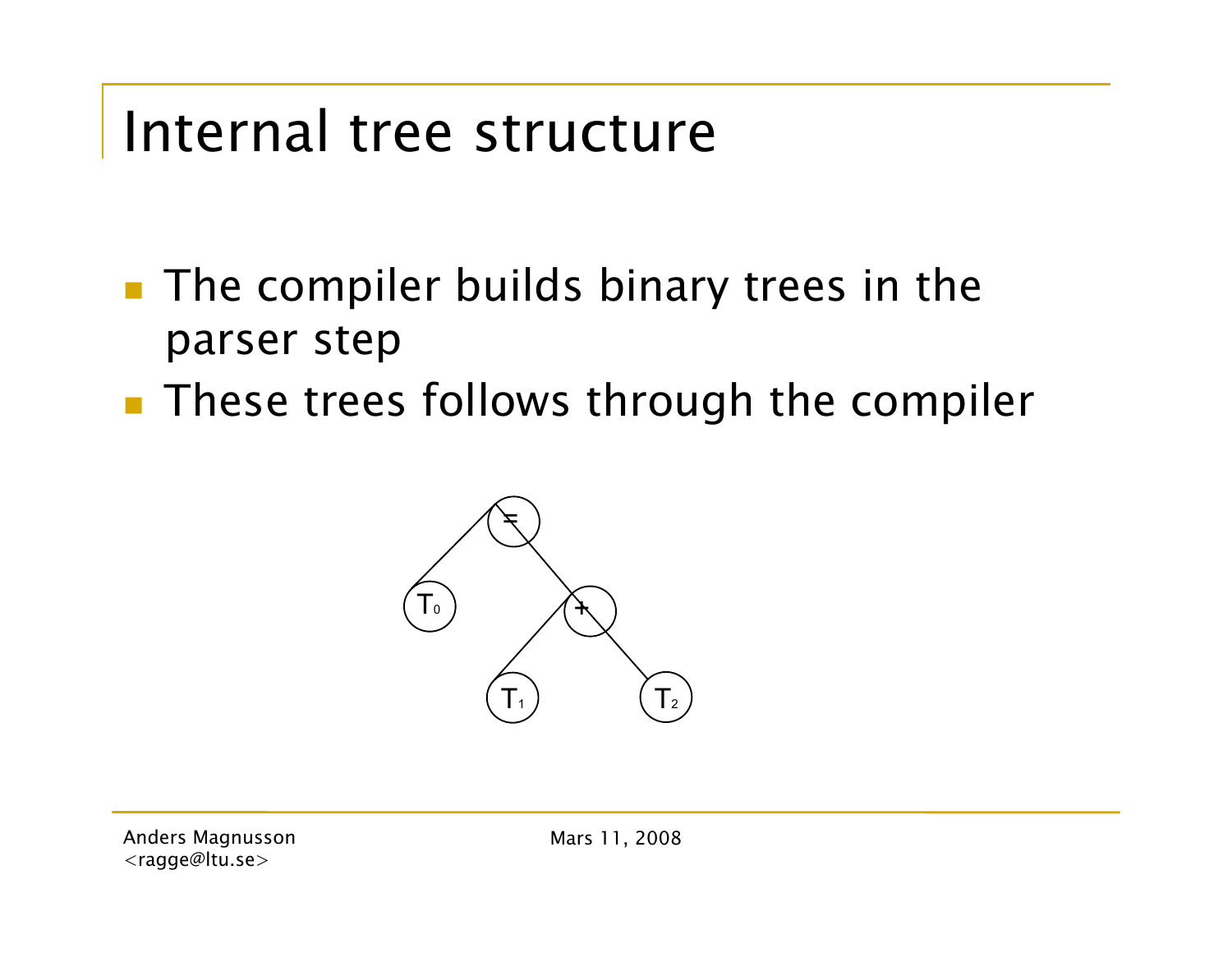#### Internal tree structures

**A** node always have at least two properties

- $\Box$  op the operation the node is supposed to perform (PLUS, REG, ASSIGN, …)
- $\Box$  type the underlying (C) type of the operand (int, float, char \*, …)
- **Nodes are of three sorts** 
	- **□ BITYPE binary, node with two legs**
	- UTYPE unary, left is a leg
	- LTYPE leaf, no legs
- **A** specific node op is always one of the above.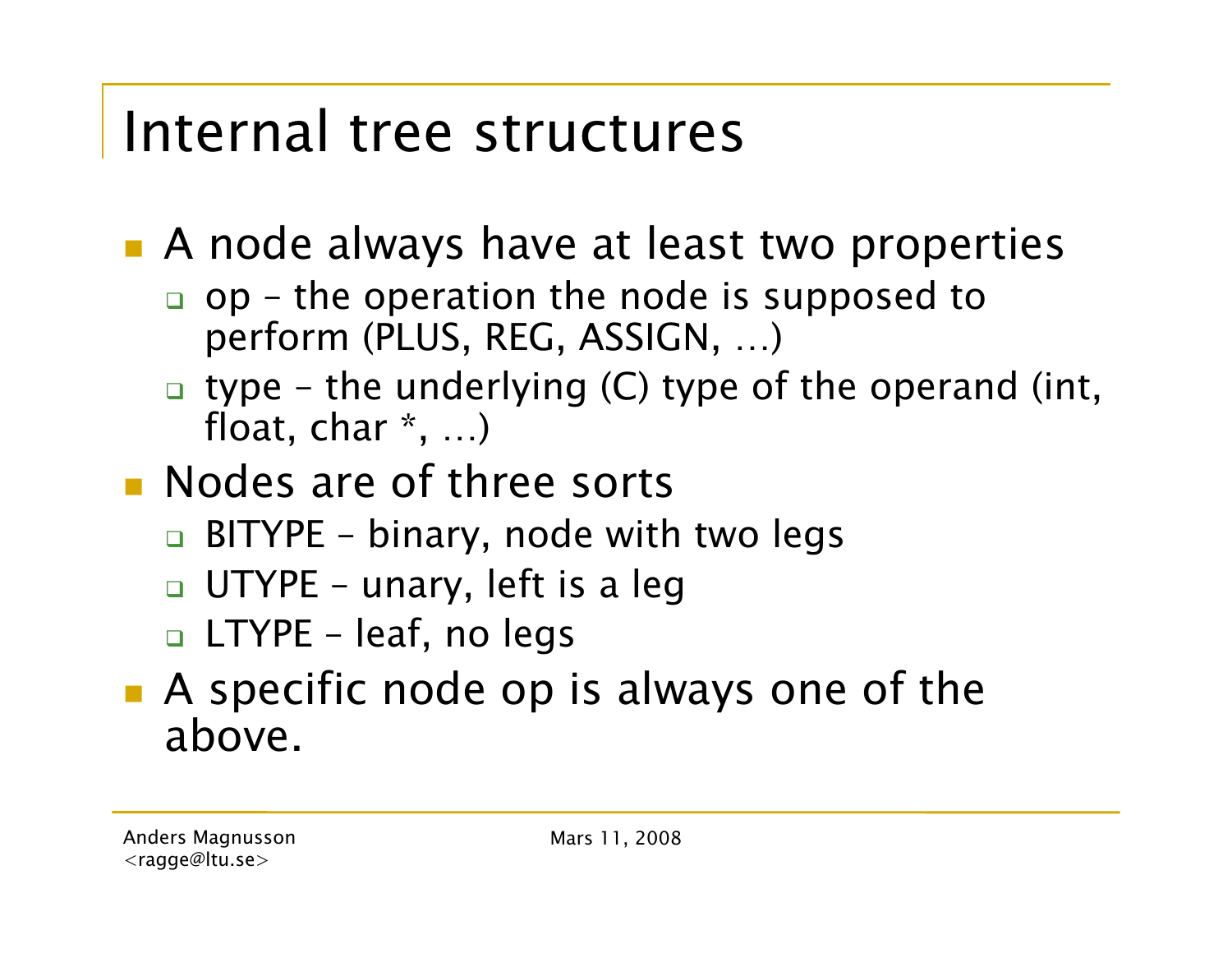### Nodes

#### **BITYPES**

 PLUS, MINUS, DIV, MOD, MUL, AND, OR, ER, LS, RS, INCR, DECR, EQ, NE, LE, LT, GE, GT, ULE, ULT, UGE, UGT, CBRANCH, CALL, FORTCALL, STCALL, ASSIGN, STASG

#### **UTYPES**

 COMPL, UMUL, UMINUS, FLD, SCONV, PCONV, PMCONV, PVCONV, UCALL, UFORTCALL, USTCALL, STARG, FORCE, GOTO, FUNARG, ADDROF

#### **LTYPES**

NAME, ICON, FCON, REG, OREG, TEMP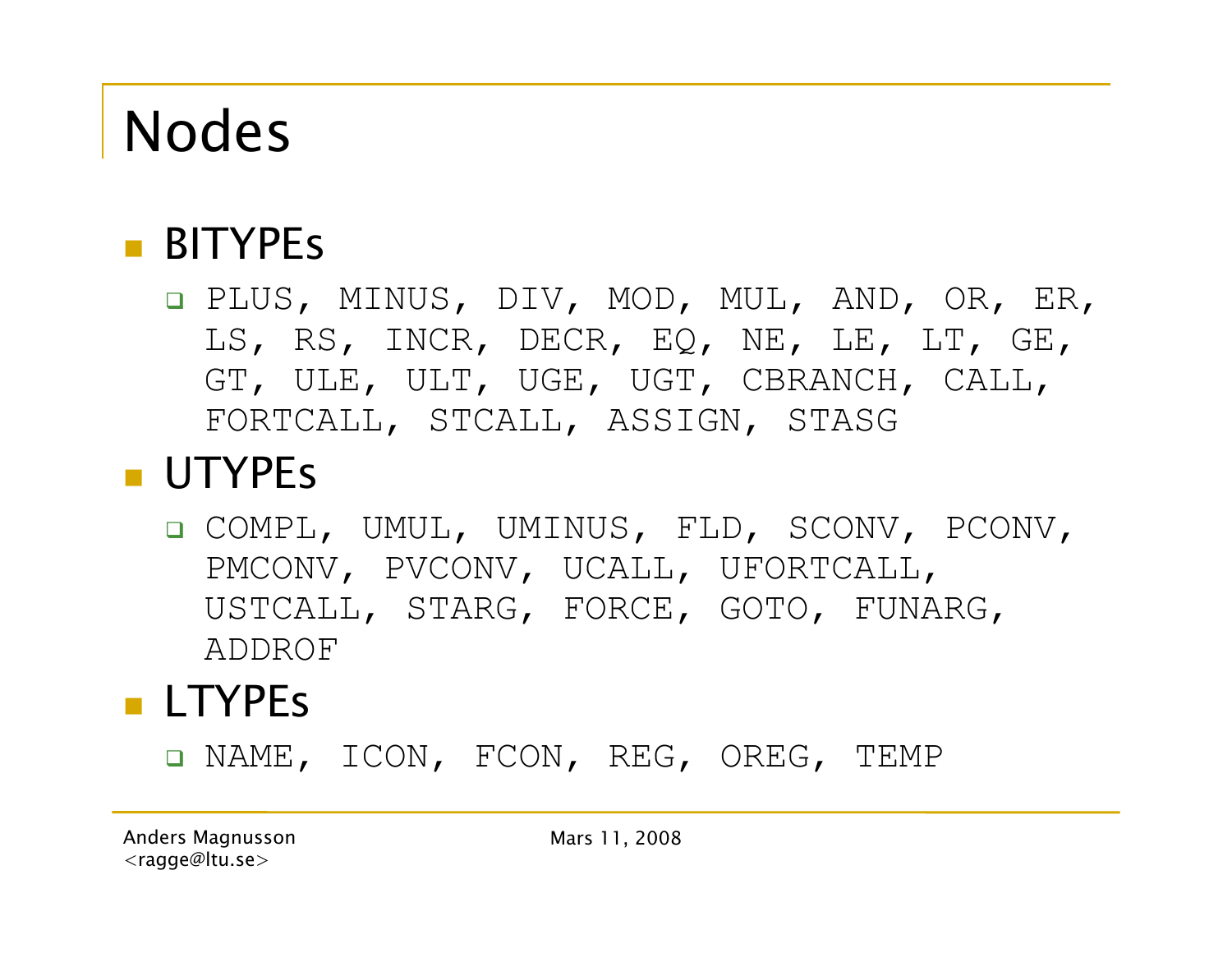## UTYPEs

#### **UMUL**

Take value pointed to by expression

FLD

**Use only some bits in expression** 

- **SCONV, PCONV** 
	- □ Convert expression value to scalar/pointer
- **PMCONV, PVCONV** 
	- **In Multiply/divide expression for array reference**
- **STARG, FUNARG** 
	- □ (Structure) argument to function
- **ADDROF** 
	- Take address of expression
- **FORCE** 
	- □ Value should be put into return register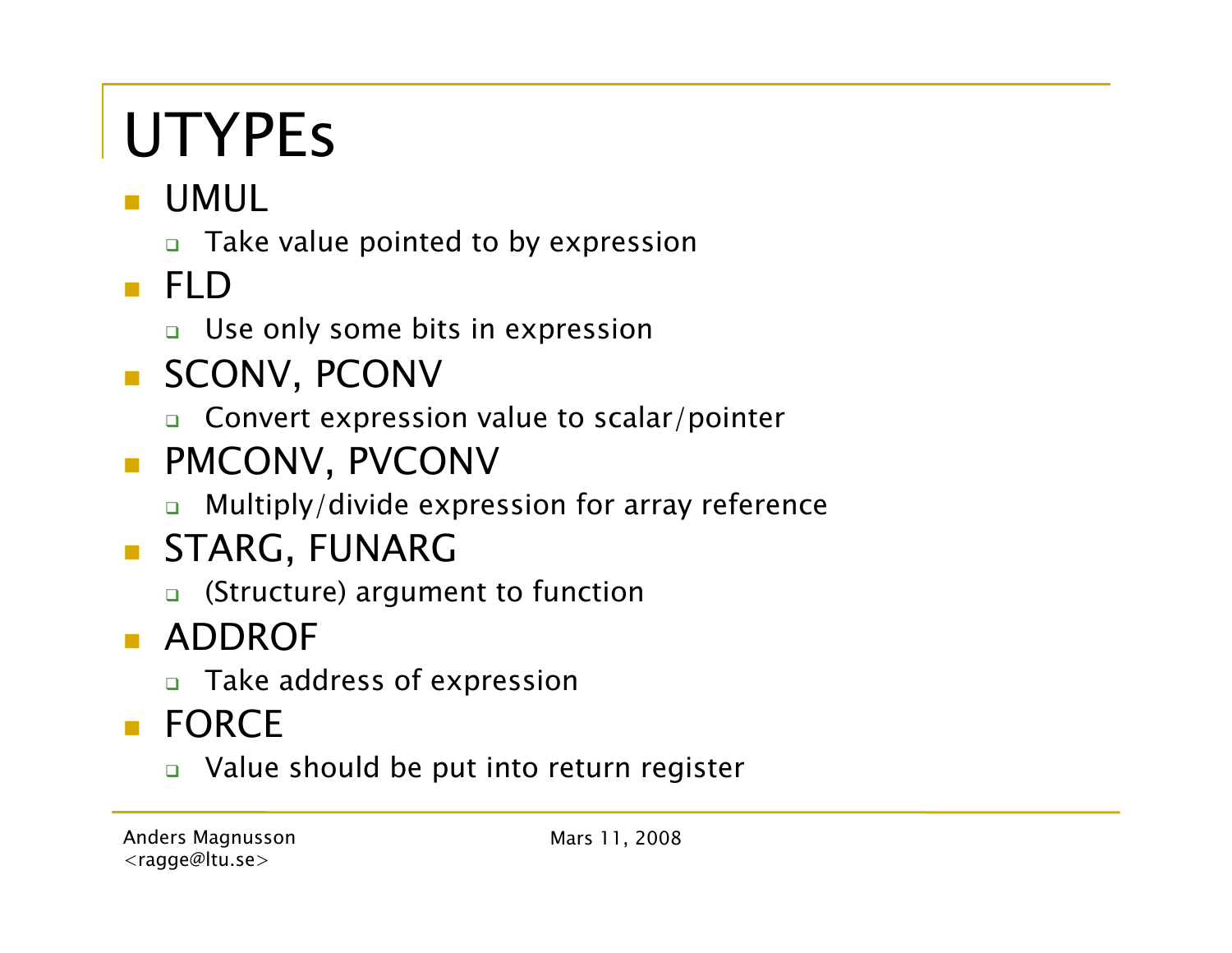### LTYPEs

- **NAME** 
	- □ Reference to the data stored at an address in memory.
- **ICON, FCON** 
	- □ A constant of some type. May be an address in memory.
- **REG** 
	- □ A hardware register on the target machine.
- **D** OREG
	- □ An offset from a register to a memory position, like the stack or in a structure.

#### $\blacksquare$  TEMP

 A temporary variable generated by pass1 that is later converted to either a REG or an OREG.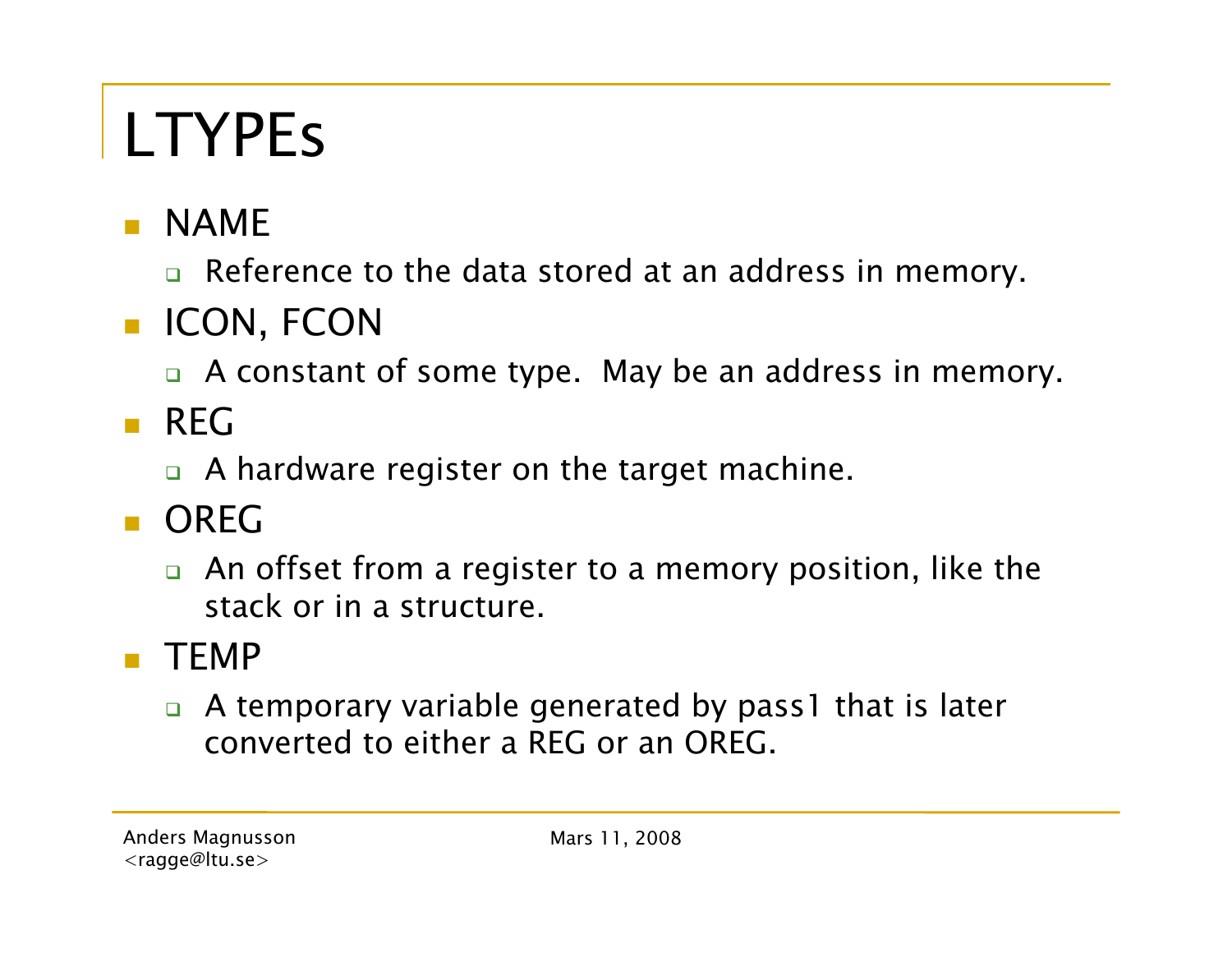### The 'NODE'

■ The NODE typedef is the basic structure used through the compiler in both the parser and the code generator

```
typedef struct node { 
 int n_op; 
 int n_rall;
 TWORD n_type; 
 int n_su; 
 union { 
       char * mame;
       int _stsize; 
       union dimfun * df;
 } n_5; 
 union \{int label;
       int _stalign;
       struct suedef * sue;
 } n_6; 
 union { 
       struct { 
             union { 
                   struct node * left;
                   CONSZ lval;
             } n_l; 
             union { 
                   struct node * right;
                   int rval;
                   struct symtab * sp;
             } n_r; 
       } n_u; 
       long double dcon;
 } n_f; 
} NODE;
```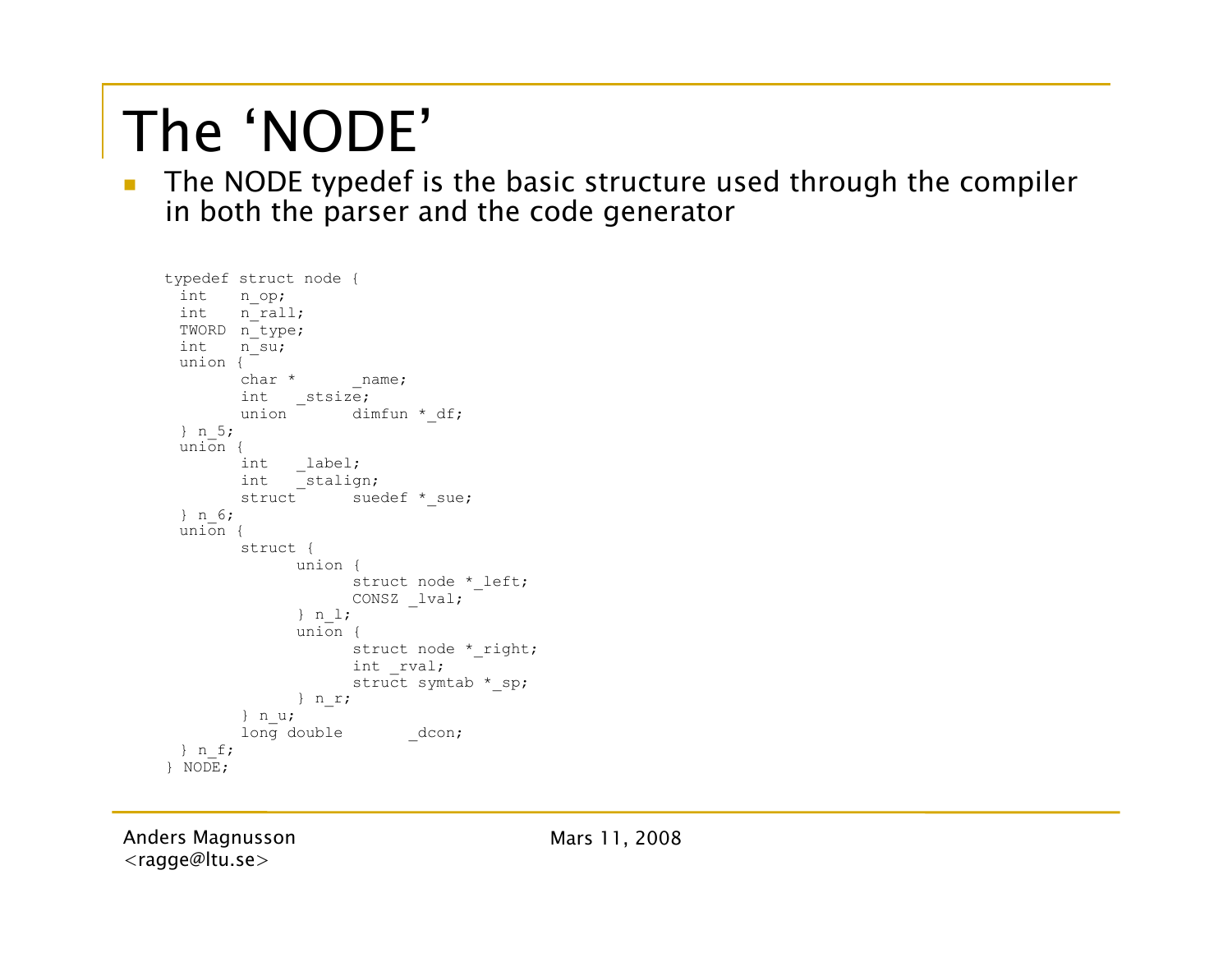### Code generator steps

- **There are four basic functions in the code** generation pass, called in order (sort of)
	- geninsn()
		- **Finds instructions that covers as much as possible of the** expression tree; ``maximal munch''
	- sucomp()
		- Does Sethi-Ullman computation to find best sub-tree evaluation order
	- genregs()
		- Uses graph-coloring to do register assignment
	- gencode()
		- Emits the instructions and removes redundant code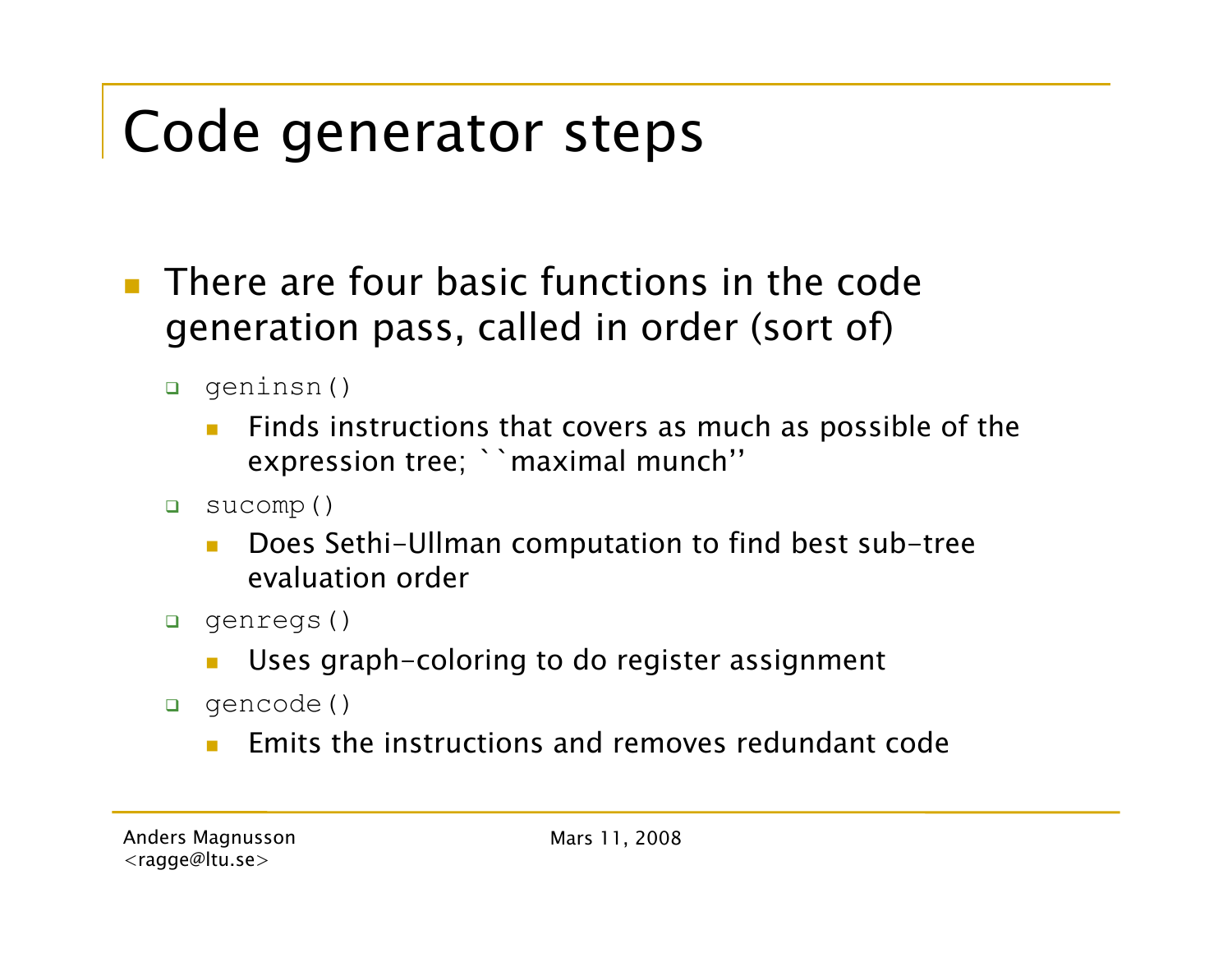#### Instruction selection

- **The basic principle of the compiler is** something like "get a value into a register, work on it, and then write it back". Matches RISC targets very well.
- **Instruction selection is the first step in code** generation.
- **Assigning instructions is done by matching** the trees top-down to find an instruction that covers the largest part of the tree.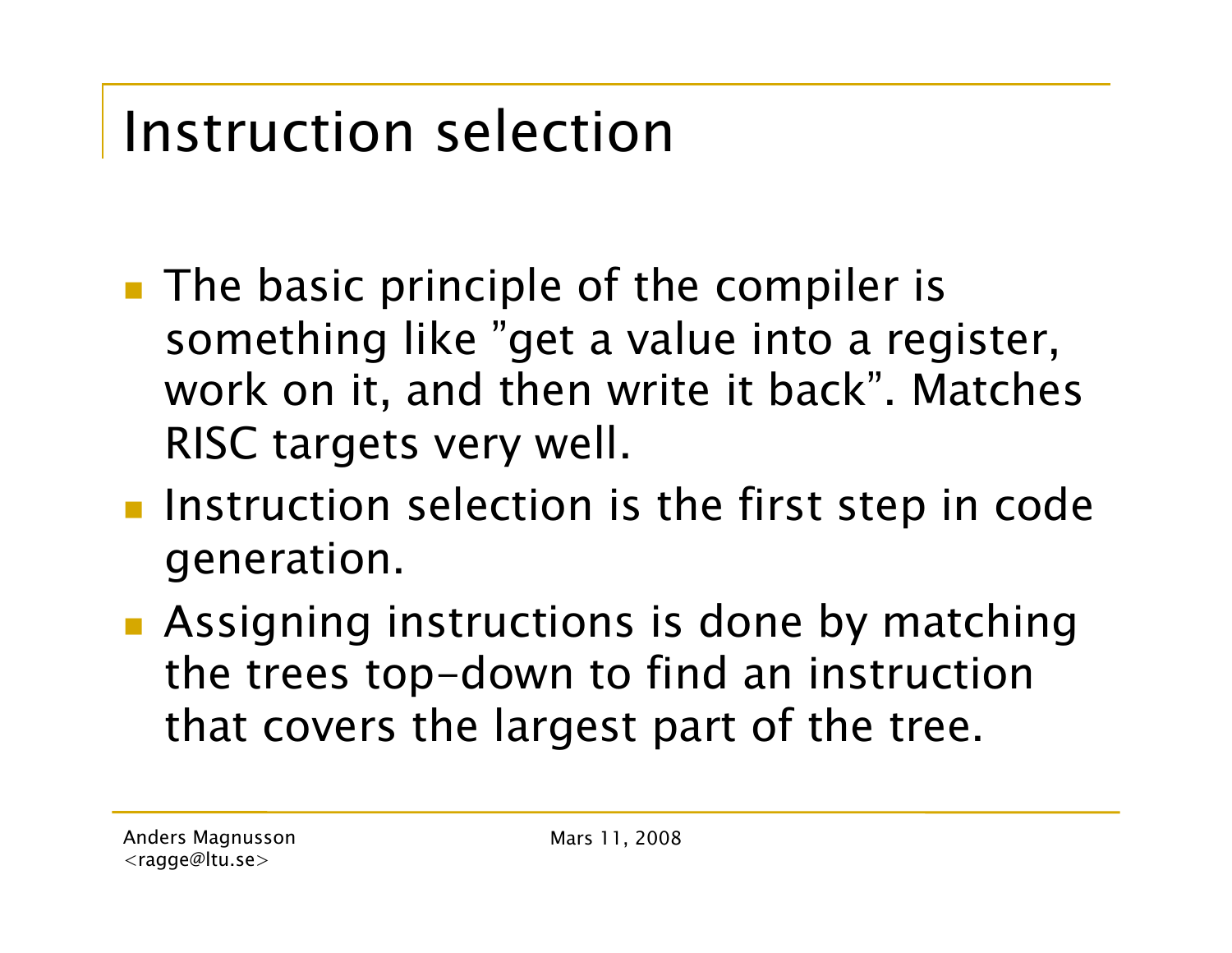#### Instruction selection #2

- **If several instructions matches, the best** instruction is selected based on some heuristics (other needs etc), or just the position in the table.
- To be kind to CISC targets with funny addressing modes, special target-dependent functions can be written to match indirect references:
	- **□** shumul() finds out if a shape matches

Anders Magnusson <ragge@ltu.se> Mars 11, 2008 offstar() sets the subtree into a usable state  $\delta$ ormake() will do the actual subtree conv.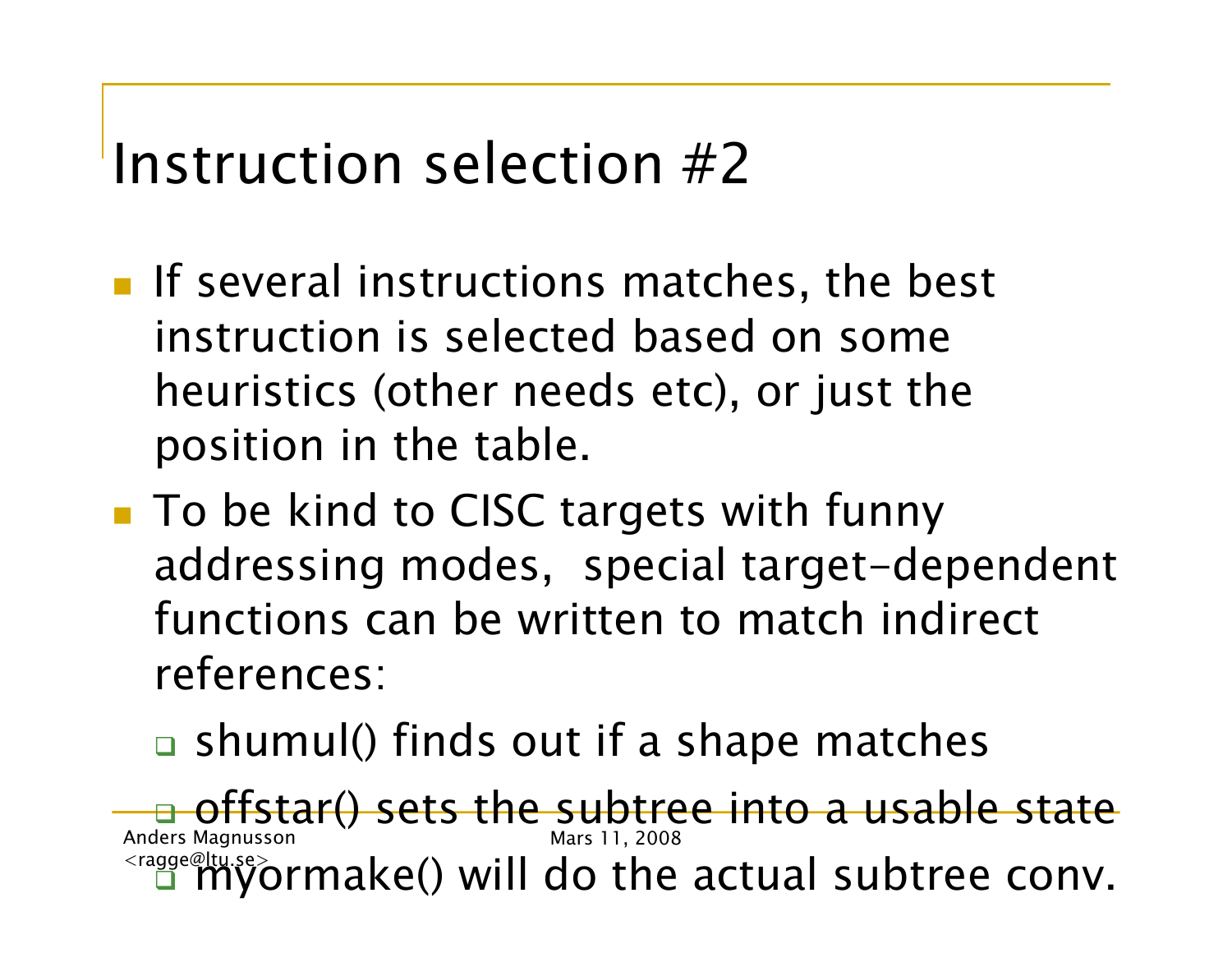### Sethi-Ullman calculations

- Sethi-Ullman calculations is a way to find out how many registers needed to evaluate a parse tree on a simple architecture.
- **If is usually used to see if a subtree must be** stored to be able to evaluate a full tree.
- **IF In PCC Sethi-Ullman is only used to find out** in which order subtrees should be evaluated.
- Numbering of in-tree temporaries is done here.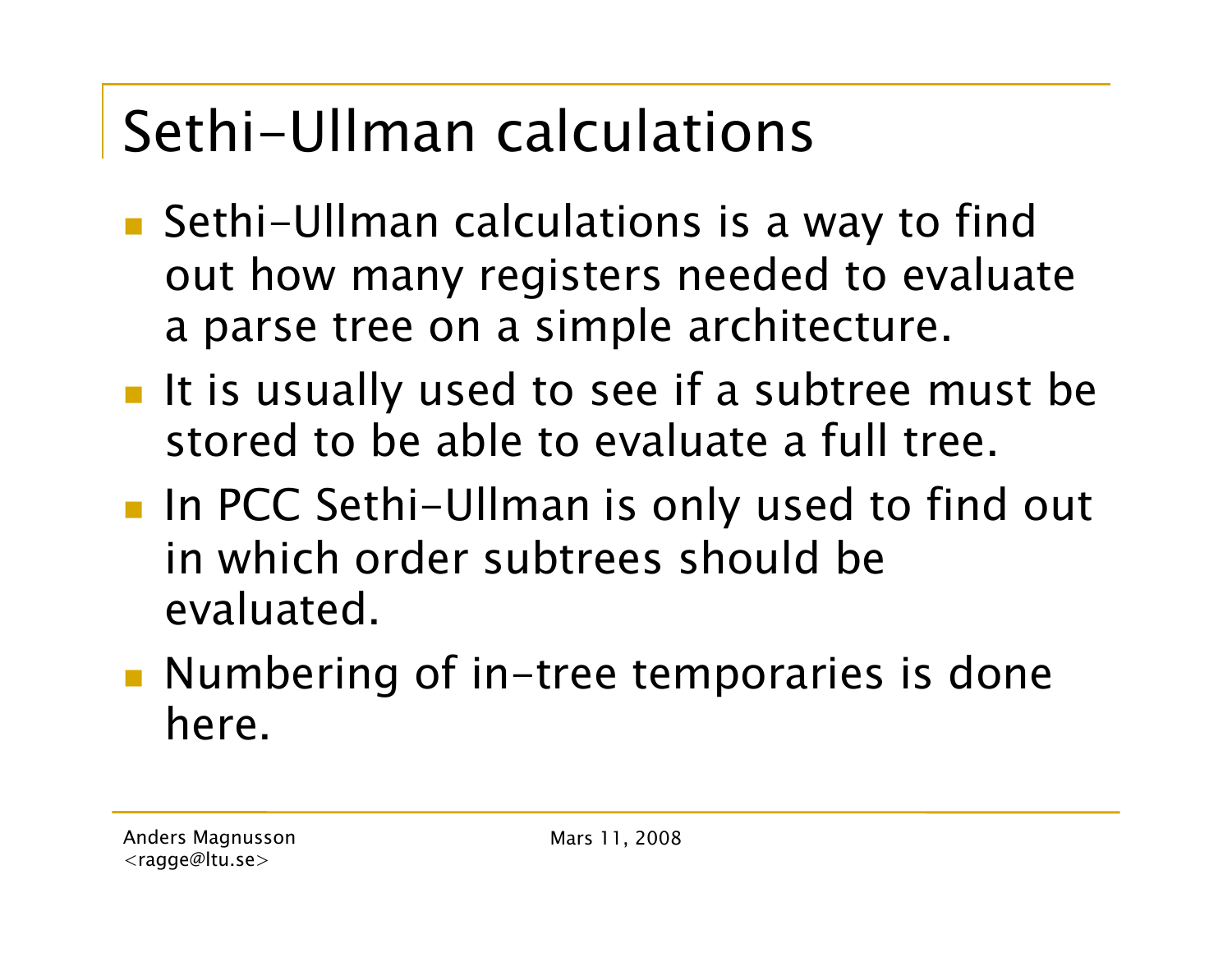#### Register assignment

- **The current register allocator uses graph**coloring based on the George and Appel pseudocode from their ACM paper.
- **Extensions to handle multiple register** classes are added, with some ideas from a Smith, Holloway and Ramsey ACM paper but in a better and simpler way  $:-)$
- If register allocation fails, geninsn() and sucomp() may have to be called again.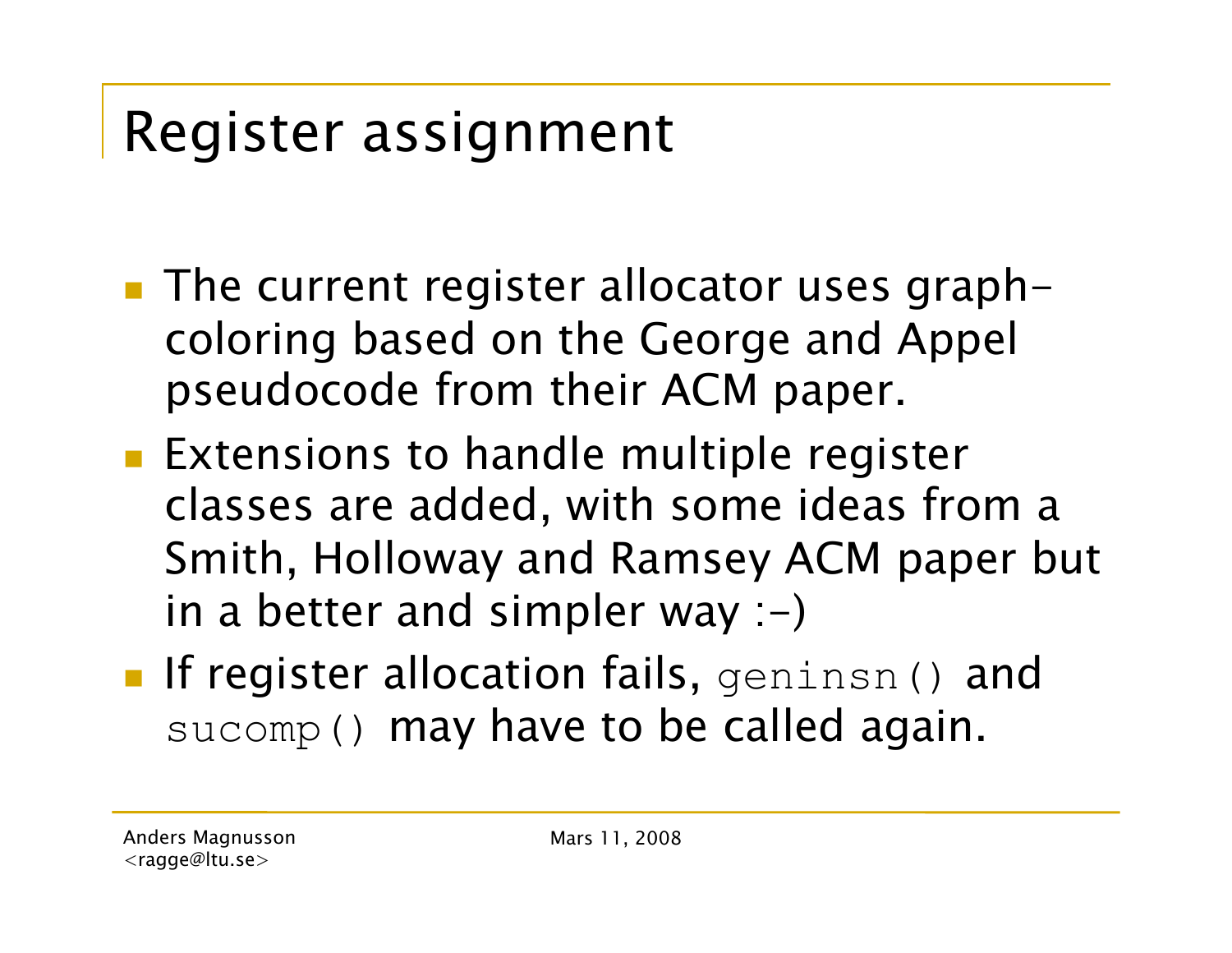#### Instruction emitting

- **Emitting of instruction is done bottom-up in** the order found by sucomp(). Tree rewriting is used.
- **Redundant code from the register allocation** phase (reg-reg moves) are removed here (unless condition codes is needed)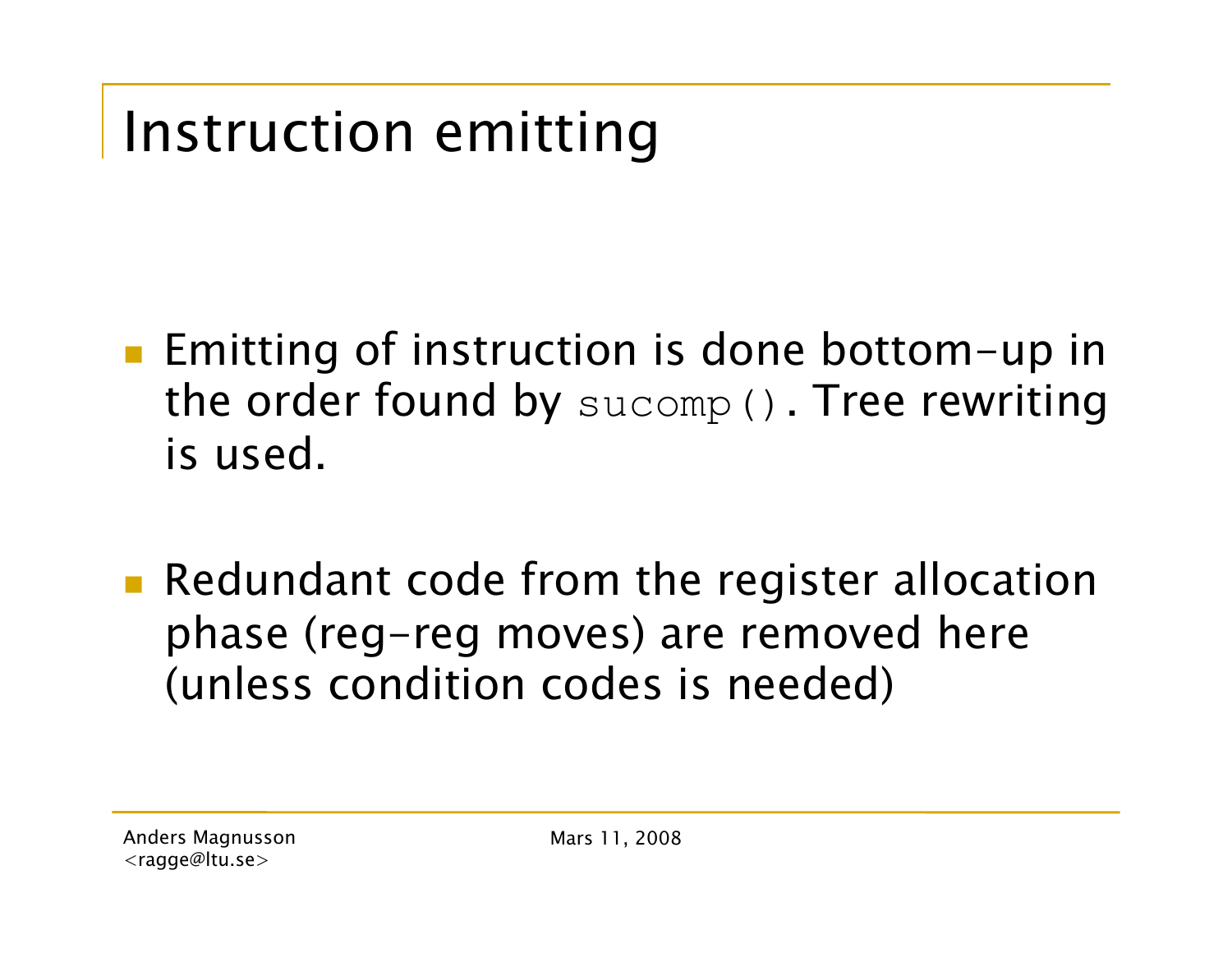### Optimizations

- **When optimizing is enabled, the C language** parser will count all variables as temporaries and let the register allocator try to put them in registers.
- Redundant jumps (to next insn) are deleted.
- **The trees are divided in basic blocks and a** control-flow graph is built.
- The trees are converted in SSA form (not yet finished).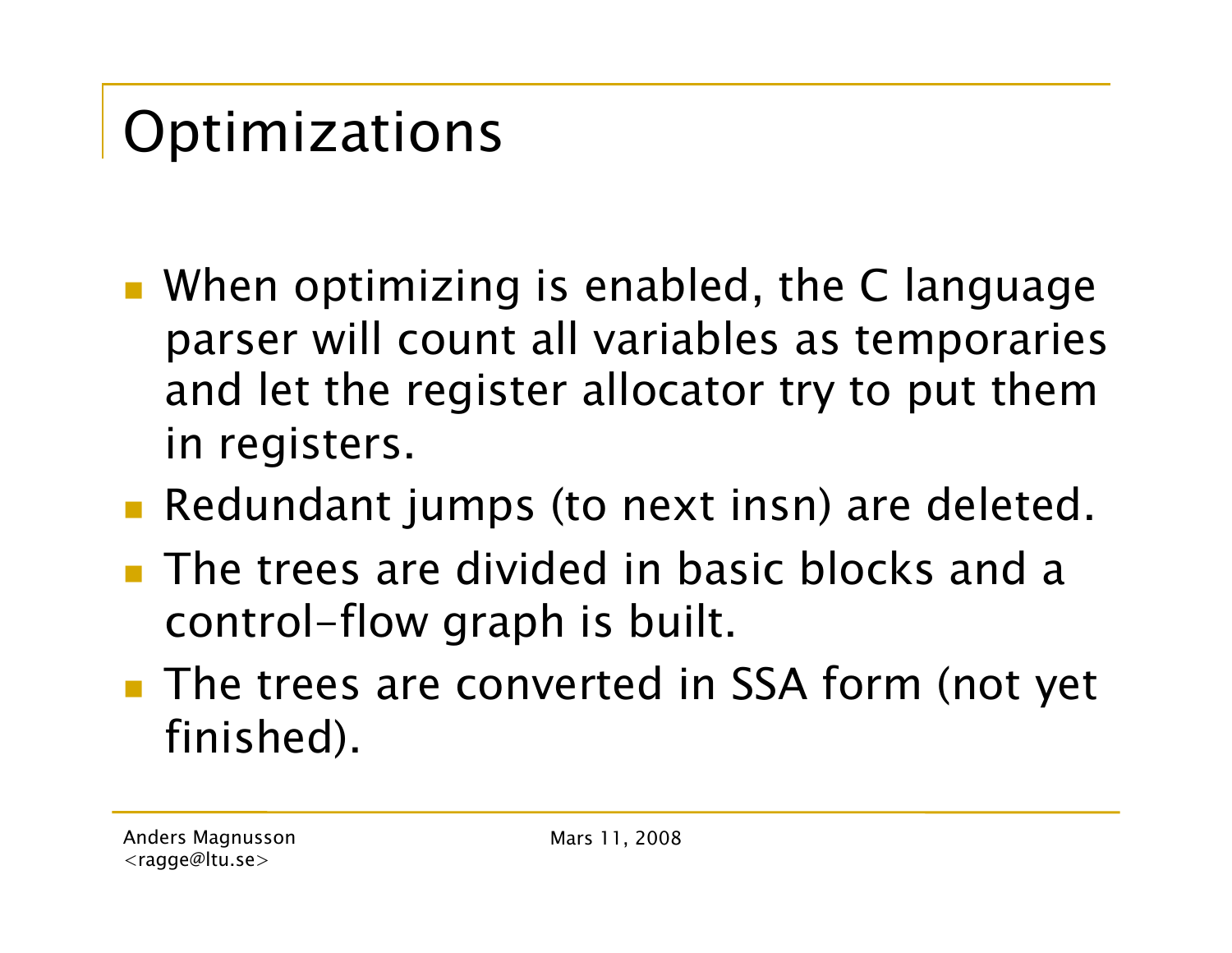### Code generator files

#### **Machine-independent**

| $-\text{rw}-\text{r}-\text{r}-$                     |  |                                      |  |  | 1 ragge wheel 12587 Sep 5 19:07 common.c   |
|-----------------------------------------------------|--|--------------------------------------|--|--|--------------------------------------------|
| $-\text{rw}-\text{r}-\text{r}-$                     |  |                                      |  |  | 1 ragge wheel 8837 Sep 17 09:58 manifest.h |
| $-\texttt{rw}-\texttt{r}-\texttt{r}-$               |  | 1 ragge wheel                        |  |  | 19438 Oct 6 19:56 match.c                  |
| $-rw-r-r--$                                         |  |                                      |  |  | 1 ragge wheel 4133 Sep 12 09:02 mkext.c    |
| $-\texttt{rw}-\texttt{r}-\texttt{r}-$               |  | 1 ragge wheel 4016 Feb 5 2005 node.h |  |  |                                            |
| $-\texttt{rw}-\texttt{r}-\texttt{-r}-$              |  |                                      |  |  | 1 ragge wheel 20153 Sep 17 09:58 optim2.c  |
| $-rw-r-r--$                                         |  |                                      |  |  | 1 ragge wheel 10270 Oct 6 19:57 pass2.h    |
| $-rw-r-r--$                                         |  |                                      |  |  | 1 ragge wheel 25770 Sep 17 09:58 reader.c  |
| $-rw-r--r--$ 1 ragge wheel 36859 Oct 6 22:50 regs.c |  |                                      |  |  |                                            |

#### **CPU-specific**

-rw-r--r-- 1 ragge wheel 18825 Sep 8 21:19 local2.c -rw-r--r-- 1 ragge wheel 7847 Sep 17 09:58 order.c -rw-r--r-- 1 ragge wheel 24420 Oct 6 22:50 table.c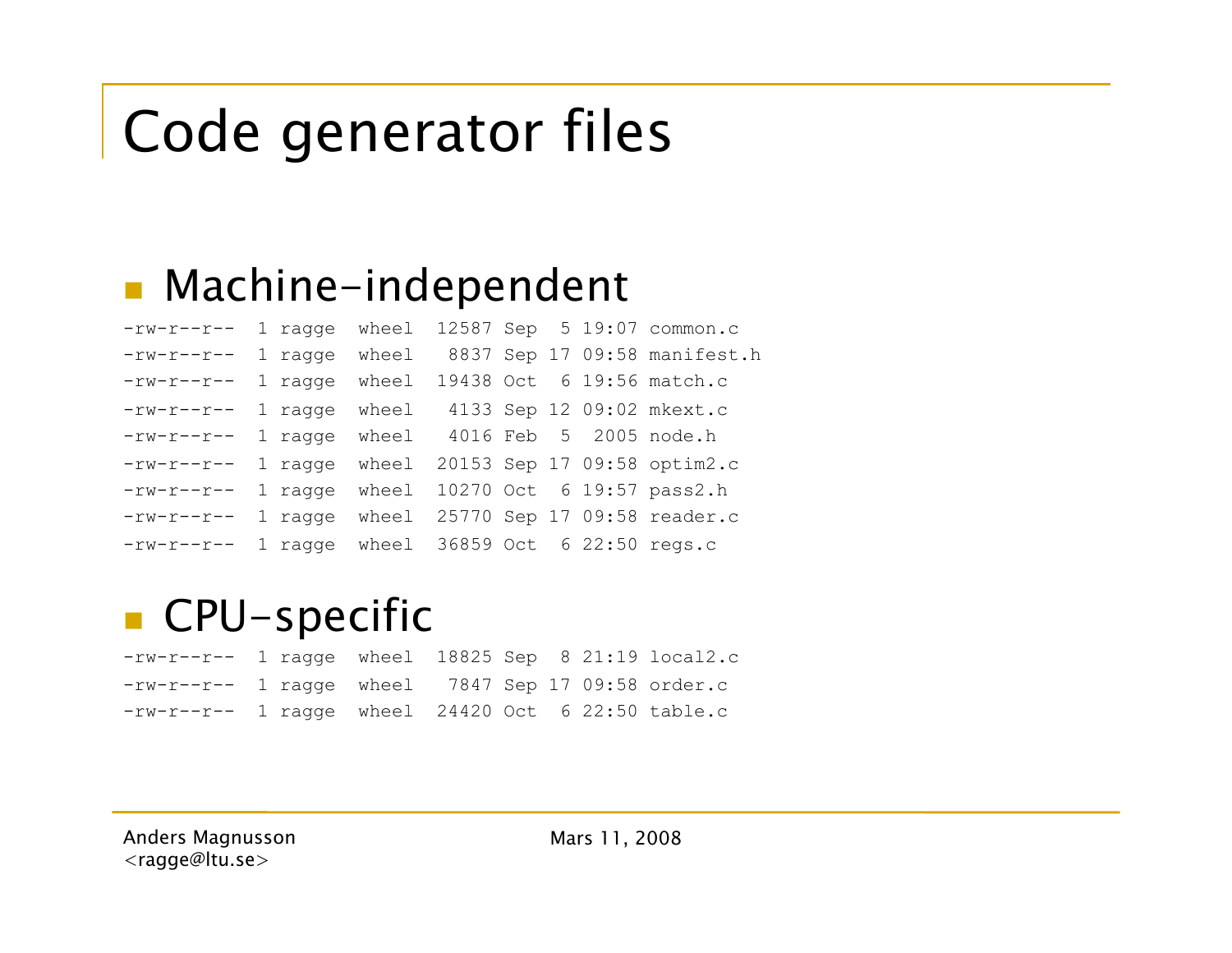### Code-generator CPU-specific code

- **About 30 functions in total**
- **18 functions are related to instruction** emission.
- **The table which is an array of optab entries** which each describes an instruction.
- The offstar()/ormake() functions are among the most difficult to write. They searches for situations where indexing of instructions can be used.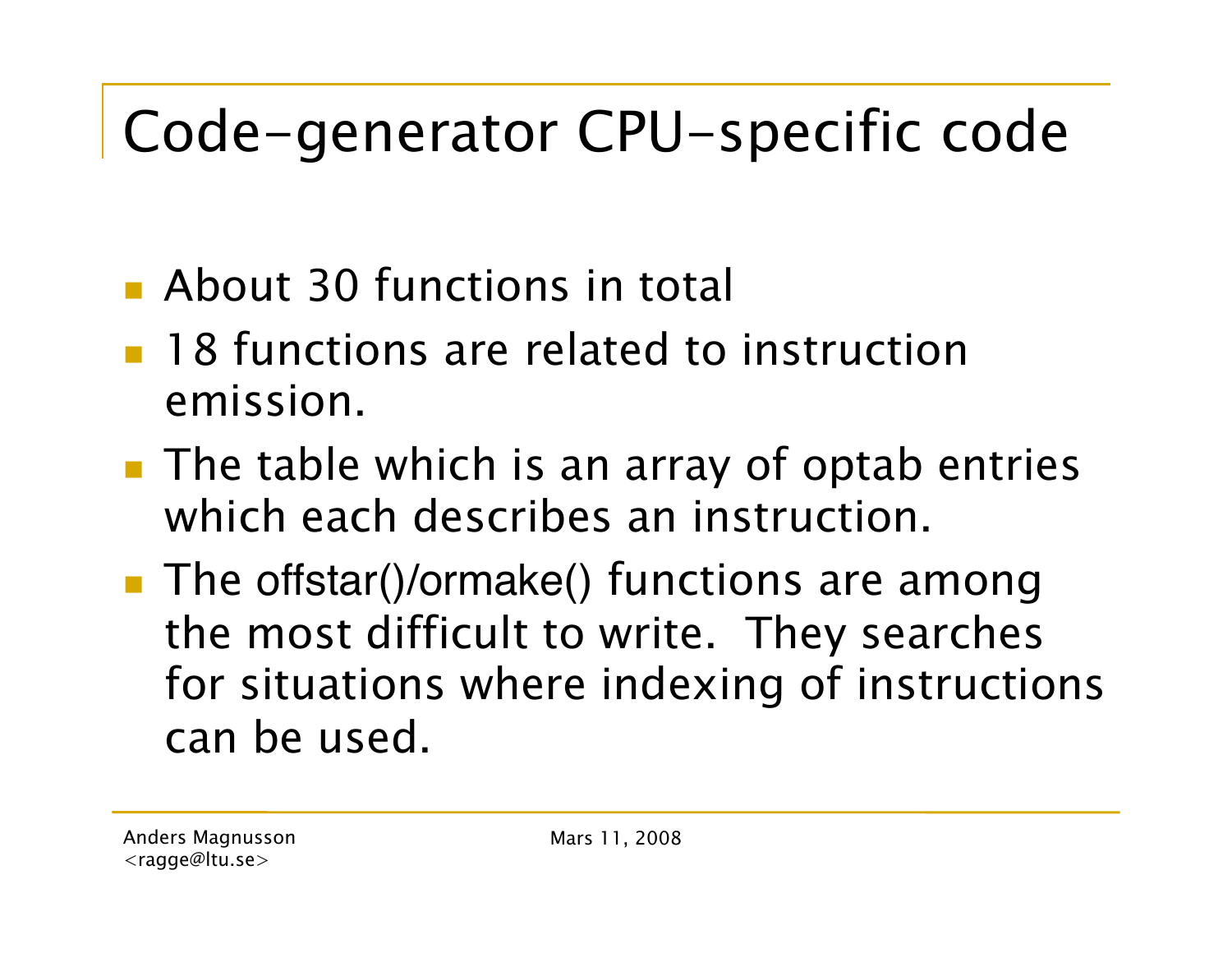#### Instruction table

■ The table is an array of entries that is the basis for instruction selection.

{ PLUS, INAREG|FOREFF, SAREG, TINT|TUNSIGNED, SAREG|SNAME|SOREG, TINT|TUNSIGNED, 0, RLEFT, " addl AR,  $AL\n\| \n\|$ , { OPSIMP, INAREG, SAREG, TCHAR|TUCHAR, SCON, TANY, 0, RLEFT, " Ob  $CR, AL\n", \}$ ,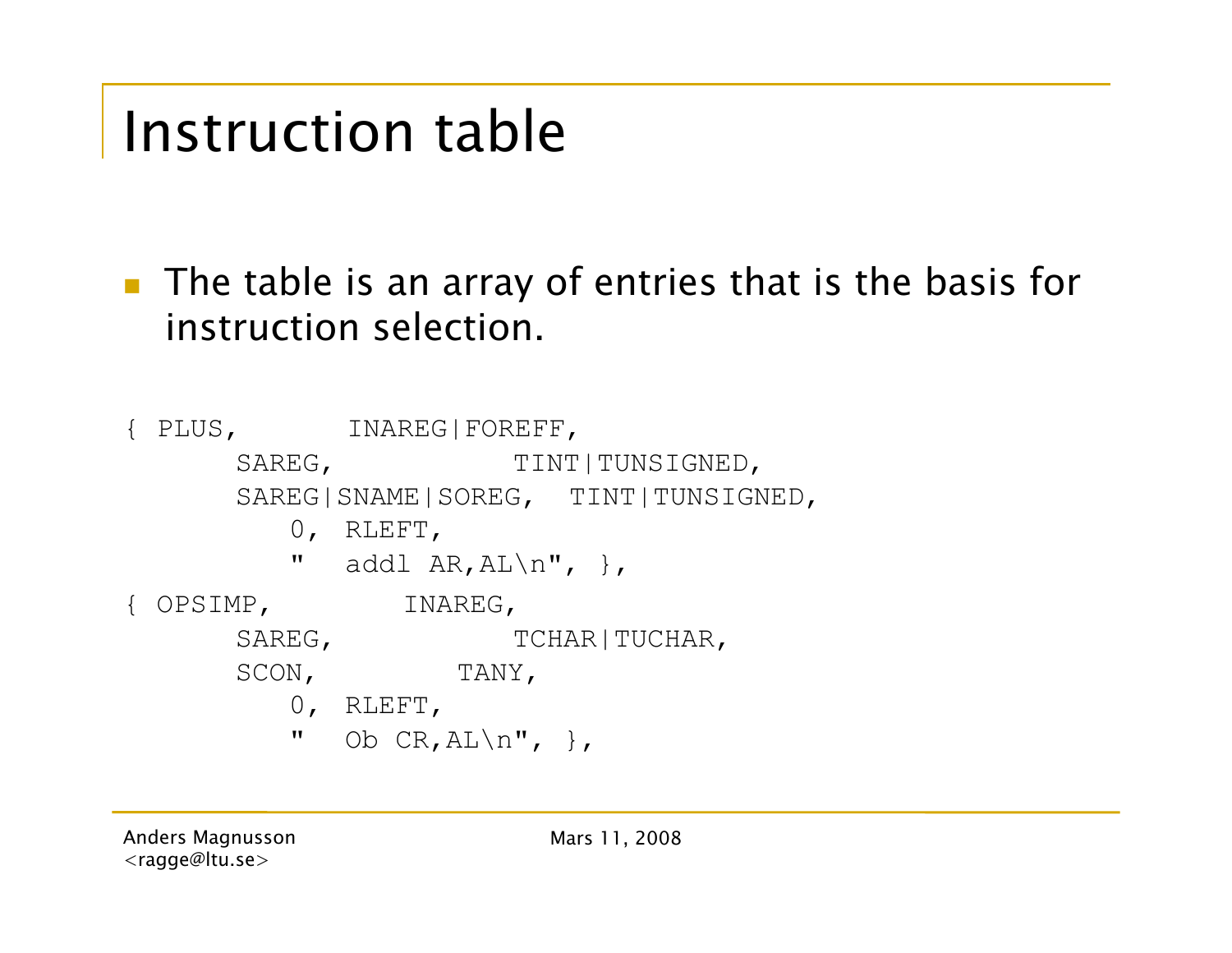#### Instruction table

- **Nacro ops in table** 
	- $\Box$  Z special machine dependent operations
	- $\Box$  F this line deleted if FOREFF is active
	- $S$  field size
	- $\Box$  H field shift
	- $\Box$  M field mask
	- $\Box$  N complement of field mask
	- $\Box$  L output special label field
	- $\Box$  O opcode string
	- $B byte offset in word$
	- $\Box$  C for constant value only
	- $\Box$  I in instruction
	- $\Box$  A address of
	- $\Box$  U for upper half of address, only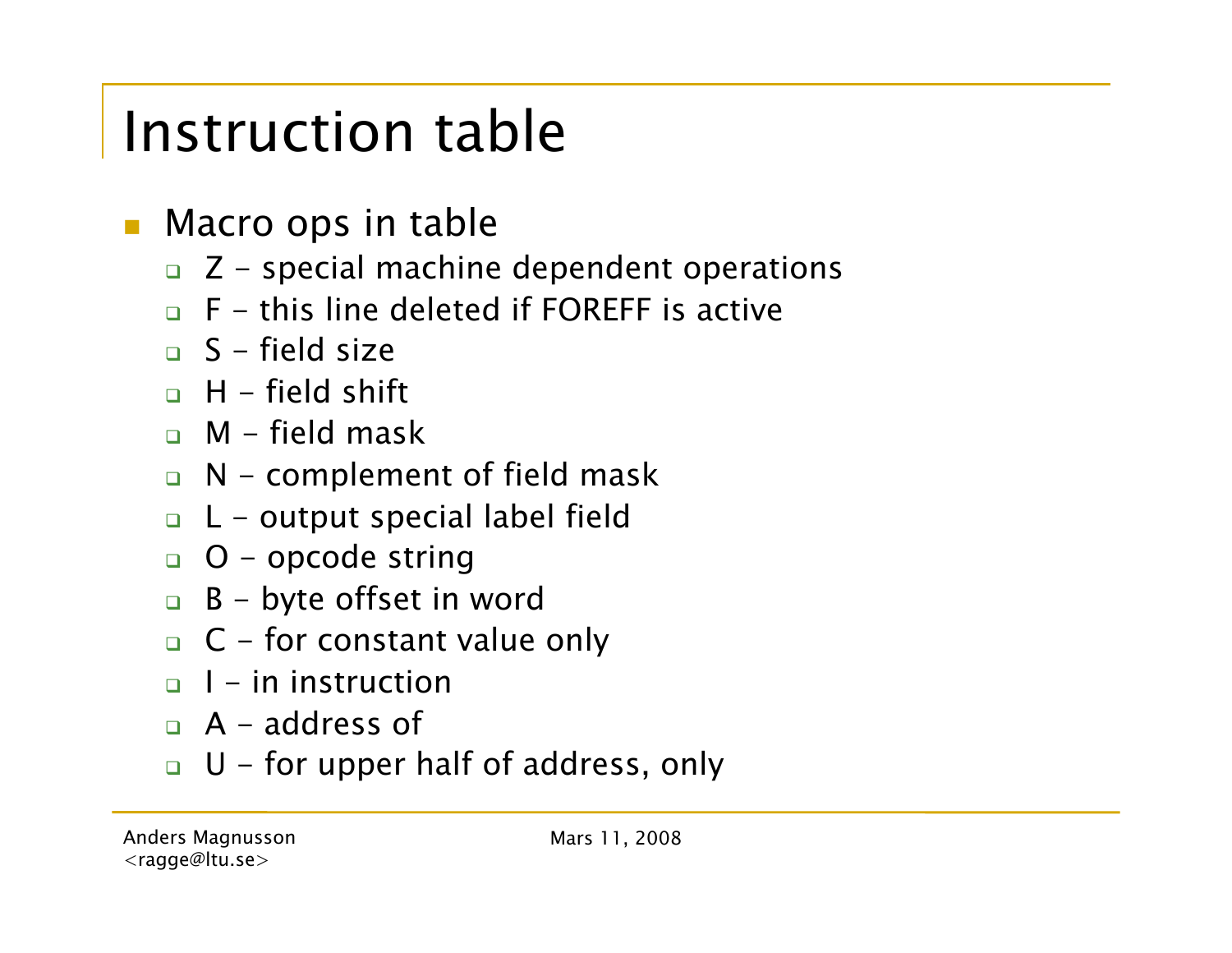#### Future directions

#### **f77** frontend;

- □ The original f77 compiler that were targeted towards the Johnson and Richie compilers were quite simple to get running.
- C++ frontend;
	- □ Despite what people say I think it won't be so difficult to write one :-)
- as, ld, ...

**□** Original code exists, just spend some time...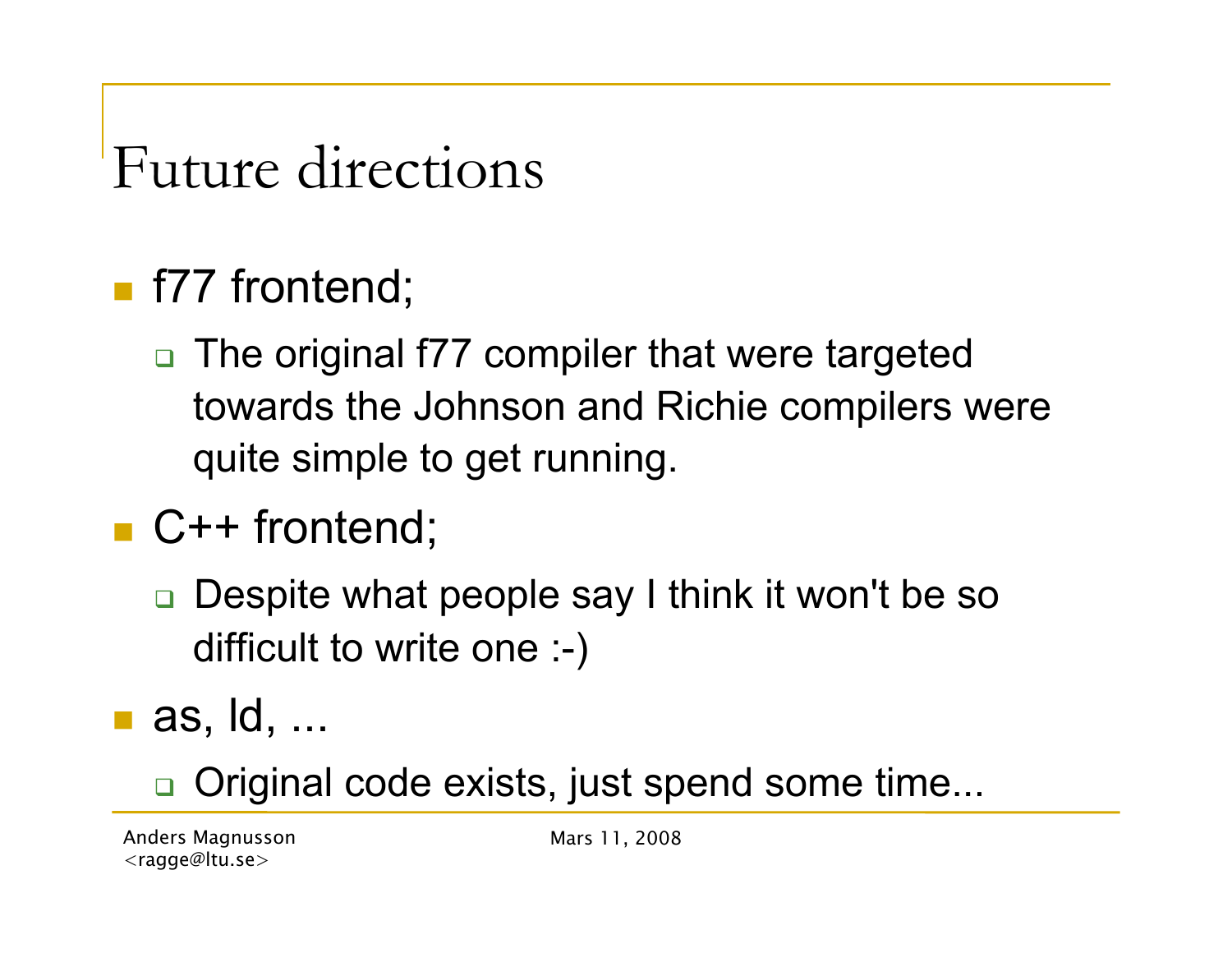### Nice books and papers

- A tour through the portable C compiler □ S. C. Johnson 1978
- **Iterated Register Coalescing** 
	- ACM paper, Appel & George 1996
- **Compilers: Principles, Techniques, and Tools** 
	- "Dragon book", Ravhi, Sethi, Ullman, ...
- **Modern compiler implementation in C/Java** □ Appel, ...